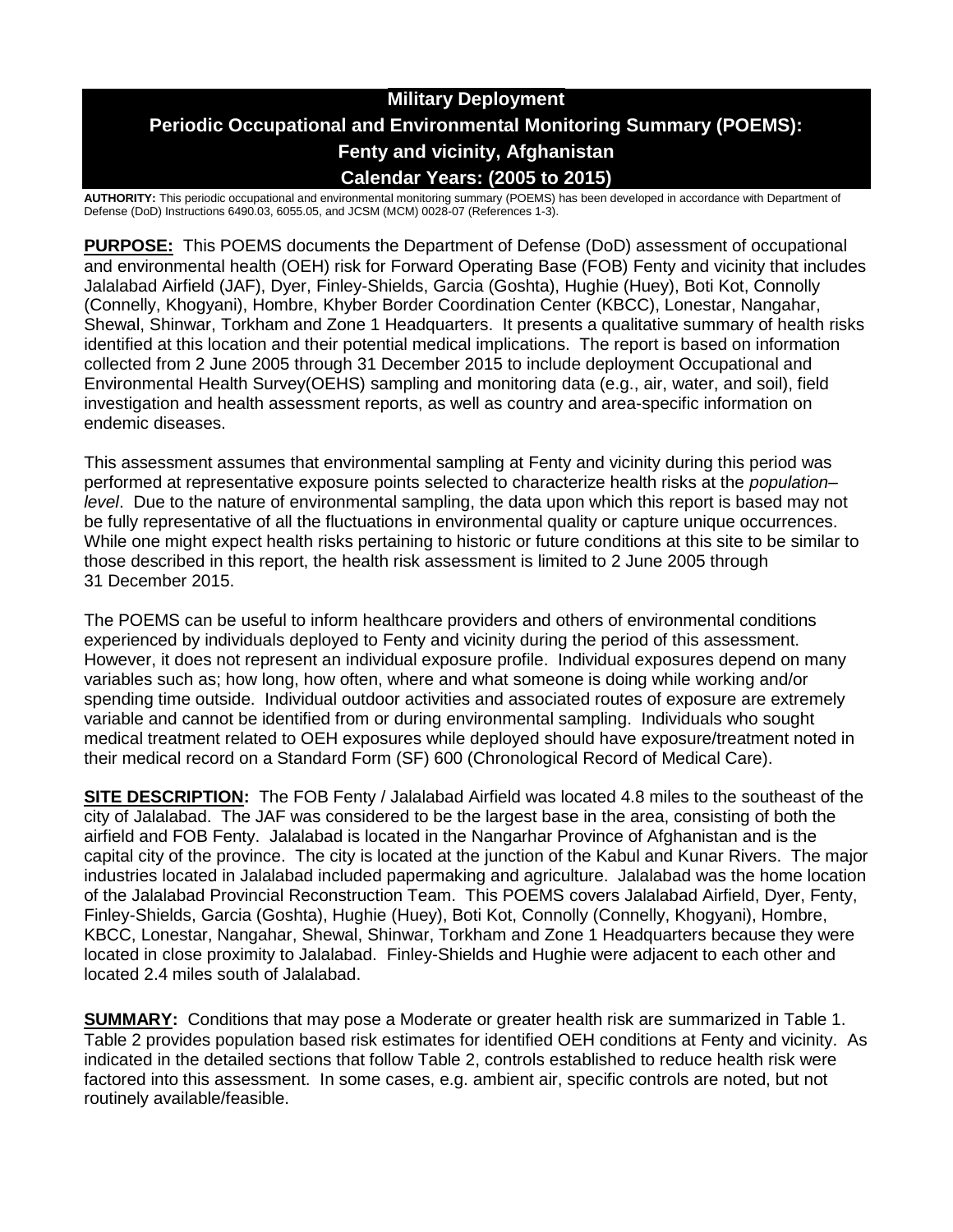#### **Table 1: Summary of Occupational and Environmental Conditions with MODERATE or Greater Health Risk**

#### *Short-term health risks & medical implications:*

The following hazards may be associated with potential acute health effects in some personnel during deployment at Fenty and vicinity:

Food/waterborne diseases (e.g., bacterial diarrhea, hepatitis A, typhoid/paratyphoid fever, diarrhea-cholera, diarrheaprotozoal, brucellosis, hepatitis E); other endemic diseases (malaria, cutaneous leishmaniasis (acute), Crimean-Congo hemorrhagic fever, sandfly fever, scrub typhus (mite-borne), leptospirosis, Tuberculosis (TB), rabies, anthrax, Q fever); and heat stress. For food/waterborne diseases (e.g., bacterial diarrhea, hepatitis A, typhoid/paratyphoid fever, diarrhea-cholera, diarrhea-protozoal, brucellosis, hepatitis E), if ingesting local food and water, the health effects can temporarily incapacitate personnel (diarrhea) or result in prolonged illness (hepatitis A, typhoid/paratyphoid fever, brucellosis, hepatitis E). Risks from food/waterborne diseases may have been reduced with preventive medicine controls and mitigation, which includes hepatitis A and typhoid fever vaccinations and only drinking from approved water sources in accordance with standing CENTCOM policy. For other vector-borne endemic diseases (malaria, cutaneous leishmaniasis (acute), Crimean-Congo hemorrhagic fever, sandfly fever, scrub typhus (mite-borne), these diseases may constitute a significant risk due to exposure to biting vectors; risk reduced to 'Low' by proper wear of the treated uniform, application of repellent to exposed skin, bed net use, and appropriate chemoprophylaxis, as well as minimizing areas of standing water and other vectorbreeding areas. For water contact diseases (leptospirosis) activities involving extensive contact with surface water increase risk. For respiratory diseases (TB), personnel in close-quarter conditions could have been at risk for person-to-person spread. Animal contact diseases (rabies, anthrax, Q fever), pose year-round risk. For heat stress, risk can be greater during months of April through October, and greater for susceptible persons including those older than 45, of low fitness level, unacclimatized, or with underlying medical conditions, and those under operational constraints (equipment, PPE, vehicles). Risks from heat stress may have been reduced with preventive medicine controls, work-rest cycles, proper hydration and nutrition, and mitigation.

Air quality: For inhalable coarse particulate matter less than 10 micrometers in diameter (PM<sub>10</sub>) from environmental dust, the PM<sup>10</sup> overall short-term health risk was 'Low.' For inhalable fine particulate matter less than 2.5 micrometers in diameter  $(PM_{2.5})$  from environmental dust, the PM<sub>2.5</sub> overall short-term health risk was 'Low.' However, the entire Fenty and vicinity area is an arid and dust-prone desert environment, also subject to vehicle traffic. Consequently, exposures to  $PM_{10}$  and PM<sub>2.5</sub> may vary, as conditions may vary, and may result in mild to more serious short-term health effects (e.g., eye, nose or throat and lung irritation) in some personnel while at this site, particularly exposures to high levels of dust such as during high winds or dust storms. For  $PM_{10}$  and  $PM_{2.5}$ , certain subgroups of the deployed forces (e.g., those with pre-existing asthma/cardio-pulmonary conditions) are at greatest risk of developing notable health effects. Burn pits, burn barrels, and incinerators were reported in operation at Fenty and vicinity. Specifically, there was an operating burn pit on JAF located within 100 meters of troop housing. Garbage collected at Finley-Shields was disposed of in a burn pit located 500 meters away from troop housing. Connelly operated a burn pit. A burn pit located on Fenty was in use until 2011. In 2011 it was inactivated and medical and solid waste incinerators were operational. Hughie had burn barrels for the destruction of sensitive documents. Two residential solid waste incinerators were located on Torkham. For Fenty and vicinity, the PM $_{10}$ and the PM<sub>2.5</sub> overall short-term health risks specifically for burn pits, burn barrels, and incinerators were not evaluated due to 'insufficient environmental samples collected near burn pits (or incinerators or burn barrel sites) provided for analysis' – see Section 10.7. Where burn pits, incinerators, and open burn barrels exist, all exposures may vary, and exposures to high levels of PM10 and PM2.5 from smoke may result in mild to more serious short-term health effects (e.g., eye, nose or throat and lung irritation) in some personnel and certain subgroups. Although most short-term health effects from exposure to particulate matter and burn pit smoke should have resolved post-deployment, providers should be prepared to consider the relationship between deployment exposures and current complaints. Some individuals may have sought treatment for acute respiratory irritation during their time at Fenty and vicinity. Personnel who reported with symptoms or required treatment while at site(s) with burn pit activity should have exposure and treatment noted in medical record (e.g., electronic medical record and/or on a Standard Form (SF) 600 (*Chronological Record of Medical Care*).

#### *Long-term health risks & medical implications:*

The following hazards may be associated with potential chronic health effects in some personnel during deployment at Fenty and vicinity:

Air quality: For inhalable fine particulate matter less than 2.5 micrometers in diameter ( $PM_{2.5}$ ) from environmental dust, the overall long-term health risk was 'Moderate.' Inhalable coarse particulate matter less than 10 micrometers in diameter  $(PM_{10})$  from environmental dust was not evaluated for long-term health risk due to no available health guidelines. However, the entire Fenty and vicinity area is an arid and dust-prone desert environment, also subject to vehicle traffic, and conditions may have varied. Burn pits, burn barrels, and/or incinerators were reported in operation at Fenty and vicinity. Specifically, there was an operating burn pit on JAF located within 100 meters of troop housing. Garbage collected at Finley-Shields was disposed of in a burn pit located 500 meters away from troop housing. Connelly operated a burn pit. A burn pit located on Fenty was in use until 2011. In 2011 it was inactivated and medical and solid waste incinerators were operational.

> Page 2 of 27 Reviewed by CENTCOM SG (23 February 2016) Final Approval Date (15 September 2016)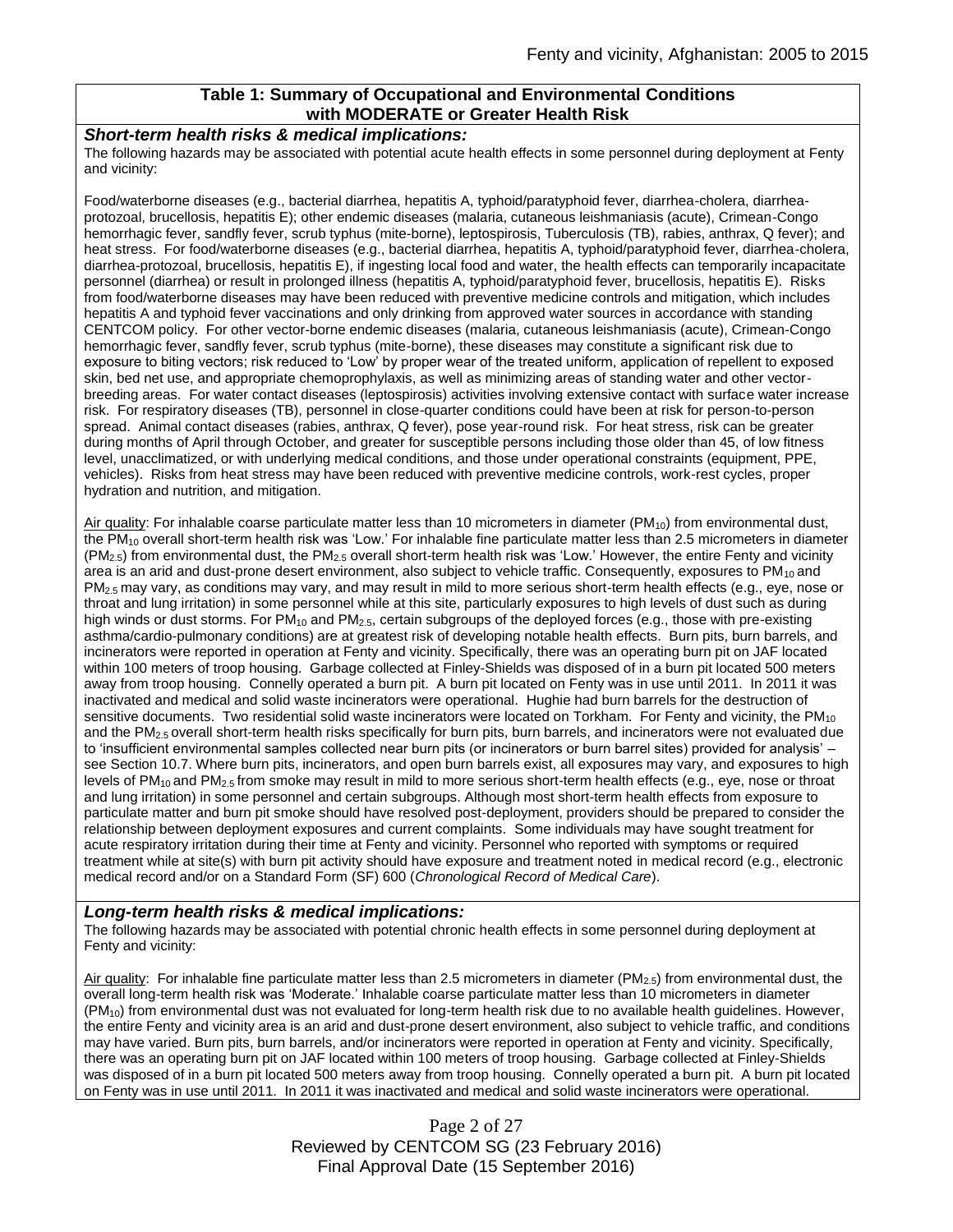Hughie had burn barrels for the destruction of sensitive documents. Two residential solid waste incinerators were located on Torkham. The PM<sub>10</sub> and the PM<sub>2.5</sub> overall long-term health risks were not evaluated at the burn pit, incinerator and open burn barrel locations at Wright and vicinity due to 'insufficient environmental samples collected near burn pits (or incinerators or burn barrel sites) provided for analysis' and due to no available health guidelines for PM<sub>10</sub> - see Section 10.7. However, burn pit, incinerator and/or burn barrel exposures all may vary, as conditions may have varied. For inhalational exposure to high levels of dust containing PM<sub>10</sub> and PM<sub>2.5</sub>, such as during high winds or dust storms, and for exposures to burn pit smoke, it is considered possible that some otherwise healthy personnel, who were exposed for a long-term period to dust and particulate matter, could develop certain health conditions (e.g., reduced lung function, cardiopulmonary disease). Personnel with a history of asthma or cardiopulmonary disease could potentially be more likely to develop such chronic health conditions. While the dust and particulate matter exposures and exposures to burn pits are acknowledged, at this time there were no specific recommended, post-deployment medical surveillance evaluations or treatments. Providers should still consider overall individual health status (e.g., any underlying conditions/susceptibilities) and any potential unique individual exposures (such as burn pits/barrels, incinerators, occupational or specific personal dosimeter data) when assessing individual concerns. Certain individuals may need to be followed/evaluated for specific occupational exposures/injuries (e.g., annual audiograms as part of the medical surveillance for those enrolled in the Hearing Conservation Program; and personnel covered by Respiratory Protection Program and/or Hazardous Waste/Emergency Responders Medical Surveillance).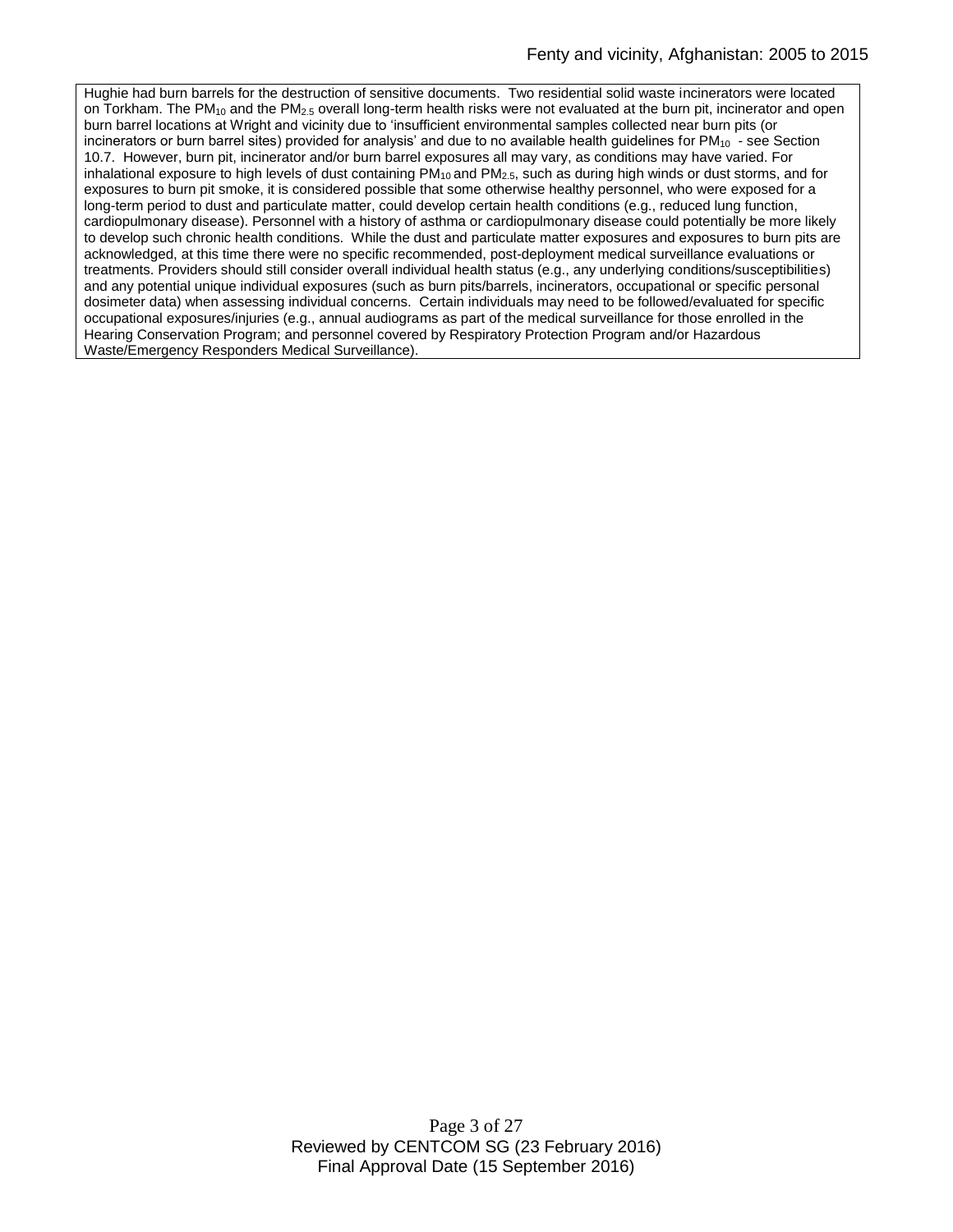| Source of<br><b>Identified Health</b><br>Risk <sup>3</sup>                        | Unmitigated Health Risk Estimate <sup>4</sup>                                                                                                                                                                                                                                                                                                                                                                                                                                                                                                                                                                                                                | <b>Control Measures</b><br>Implemented                                                                                                                                                                          | <b>Residual Health Risk Estimate<sup>4</sup></b>                                                                                                                                                                                                                                                                                                                                                                                                                                                                                                                                                                                                             |
|-----------------------------------------------------------------------------------|--------------------------------------------------------------------------------------------------------------------------------------------------------------------------------------------------------------------------------------------------------------------------------------------------------------------------------------------------------------------------------------------------------------------------------------------------------------------------------------------------------------------------------------------------------------------------------------------------------------------------------------------------------------|-----------------------------------------------------------------------------------------------------------------------------------------------------------------------------------------------------------------|--------------------------------------------------------------------------------------------------------------------------------------------------------------------------------------------------------------------------------------------------------------------------------------------------------------------------------------------------------------------------------------------------------------------------------------------------------------------------------------------------------------------------------------------------------------------------------------------------------------------------------------------------------------|
| <b>AIR</b>                                                                        |                                                                                                                                                                                                                                                                                                                                                                                                                                                                                                                                                                                                                                                              |                                                                                                                                                                                                                 |                                                                                                                                                                                                                                                                                                                                                                                                                                                                                                                                                                                                                                                              |
| Particulate<br>matter less than<br>10 micrometers<br>in diameter<br>$(PM_{10})$   | Short-term: Low in 2007, none for<br>other assessed years. Daily levels<br>vary; acute health effects (e.g., upper<br>respiratory tract irritation) more<br>pronounced during peak days. More<br>serious effects are possible in<br>susceptible persons (e.g., those with<br>asthma/pre-existing respiratory<br>diseases).<br>Long-term: No health guidelines                                                                                                                                                                                                                                                                                                | Limiting strenuous<br>physical activities when air<br>quality is especially poor;<br>and actions such as<br>closing tent flaps,<br>windows, and doors.                                                          | Short-term: Low in 2007, none for<br>other assessed years. Daily levels<br>vary; acute health effects (e.g., upper<br>respiratory tract irritation) more<br>pronounced during peak days. More<br>serious effects are possible in<br>susceptible persons (e.g., those with<br>asthma/pre-existing respiratory<br>diseases).<br>Long-term: No health guidelines                                                                                                                                                                                                                                                                                                |
| Particulate<br>matter less than<br>2.5 micrometers<br>in diameter<br>$(PM_{2.5})$ | Short-term: Low for 2012, none for<br>other assessed years. A majority of<br>the time mild acute (short term) health<br>effects are anticipated; certain peak<br>levels may produce mild eye, nose, or<br>throat irritation in some personnel and<br>pre-existing health conditions (e.g.,<br>asthma, or cardiopulmonary diseases)<br>may be exacerbated.<br>Long-term: Moderate for 2012, none<br>for other assessed years. A small<br>percentage of personnel may be at<br>increased risk for developing chronic<br>conditions, particularly those more<br>susceptible to acute effects (e.g.,<br>those with asthma/pre-existing<br>respiratory diseases). | Limiting strenuous<br>physical activities when air<br>quality is especially poor;<br>and actions such as<br>closing tent flaps,<br>windows, and doors.                                                          | Short-term: Low for 2012, none for<br>other assessed years. A majority of<br>the time mild acute (short term) health<br>effects are anticipated; certain peak<br>levels may produce mild eye, nose, or<br>throat irritation in some personnel and<br>pre-existing health conditions (e.g.,<br>asthma, or cardiopulmonary diseases)<br>may be exacerbated.<br>Long-term: Moderate for 2012, none<br>for other assessed years. A small<br>percentage of personnel may be at<br>increased risk for developing chronic<br>conditions, particularly those more<br>susceptible to acute effects (e.g.,<br>those with asthma/pre-existing<br>respiratory diseases). |
| <b>Water</b>                                                                      |                                                                                                                                                                                                                                                                                                                                                                                                                                                                                                                                                                                                                                                              |                                                                                                                                                                                                                 |                                                                                                                                                                                                                                                                                                                                                                                                                                                                                                                                                                                                                                                              |
|                                                                                   | Short-term: No risk                                                                                                                                                                                                                                                                                                                                                                                                                                                                                                                                                                                                                                          | Water treated in                                                                                                                                                                                                | Short-term: No risk                                                                                                                                                                                                                                                                                                                                                                                                                                                                                                                                                                                                                                          |
| Water for Other<br>Purposes                                                       | Long-term: Not enough data to<br>evaluate                                                                                                                                                                                                                                                                                                                                                                                                                                                                                                                                                                                                                    | accordance with<br>standards applicable to its<br>intended use                                                                                                                                                  | Long-term: Not enough data to<br>evaluate                                                                                                                                                                                                                                                                                                                                                                                                                                                                                                                                                                                                                    |
| <b>ENDEMIC</b><br><b>DISEASE</b>                                                  |                                                                                                                                                                                                                                                                                                                                                                                                                                                                                                                                                                                                                                                              |                                                                                                                                                                                                                 |                                                                                                                                                                                                                                                                                                                                                                                                                                                                                                                                                                                                                                                              |
| Food<br>borne/Waterborne<br>(e.g., diarrhea-<br>bacteriological)                  | Short-term: Variable; High (bacterial<br>diarrhea, hepatitis A, typhoid fever) to<br>Moderate (diarrhea-cholera, diarrhea-<br>protozoal, brucellosis, hepatitis E) to<br>Low (polio) if ingesting local<br>food/water, the health effects can<br>temporarily incapacitate personnel<br>(diarrhea) or result in prolonged illness<br>(hepatitis A, typhoid fever, hepatitis E,<br>brucellosis).                                                                                                                                                                                                                                                               | Preventive measures<br>include Hepatitis A and<br>typhoid fever vaccination<br>and consumption of food<br>and water only from<br>approved sources.                                                              | Short-term: Low to none                                                                                                                                                                                                                                                                                                                                                                                                                                                                                                                                                                                                                                      |
|                                                                                   | Long-term: none identified                                                                                                                                                                                                                                                                                                                                                                                                                                                                                                                                                                                                                                   |                                                                                                                                                                                                                 | Long-term: No data available                                                                                                                                                                                                                                                                                                                                                                                                                                                                                                                                                                                                                                 |
| Arthropod Vector<br><b>Borne</b>                                                  | Short-term: Variable; High for malaria,<br>Moderate for leishmaniasis -<br>cutaneous (acute), Crimean-Congo<br>hemorrhagic fever, sandfly fever,<br>typhus-miteborne; and Low for, the<br>plague and West Nile fever.                                                                                                                                                                                                                                                                                                                                                                                                                                        | Preventive measures<br>include proper wear of<br>treated uniform,<br>application of repellent to<br>exposed skin, bed net<br>use, minimizing areas of<br>standing water and<br>appropriate<br>chemoprophylaxis. | Short-term: Low                                                                                                                                                                                                                                                                                                                                                                                                                                                                                                                                                                                                                                              |
|                                                                                   | Long-term: Low for Leishmaniasis-<br>visceral infection.                                                                                                                                                                                                                                                                                                                                                                                                                                                                                                                                                                                                     |                                                                                                                                                                                                                 | Long-term: No data available                                                                                                                                                                                                                                                                                                                                                                                                                                                                                                                                                                                                                                 |

# **Table 2. Population-Based Health Risk Estimates - Fenty and vicinity 1, 2**

Page 4 of 27 Reviewed by CENTCOM SG (23 February 2016) Final Approval Date (15 September 2016)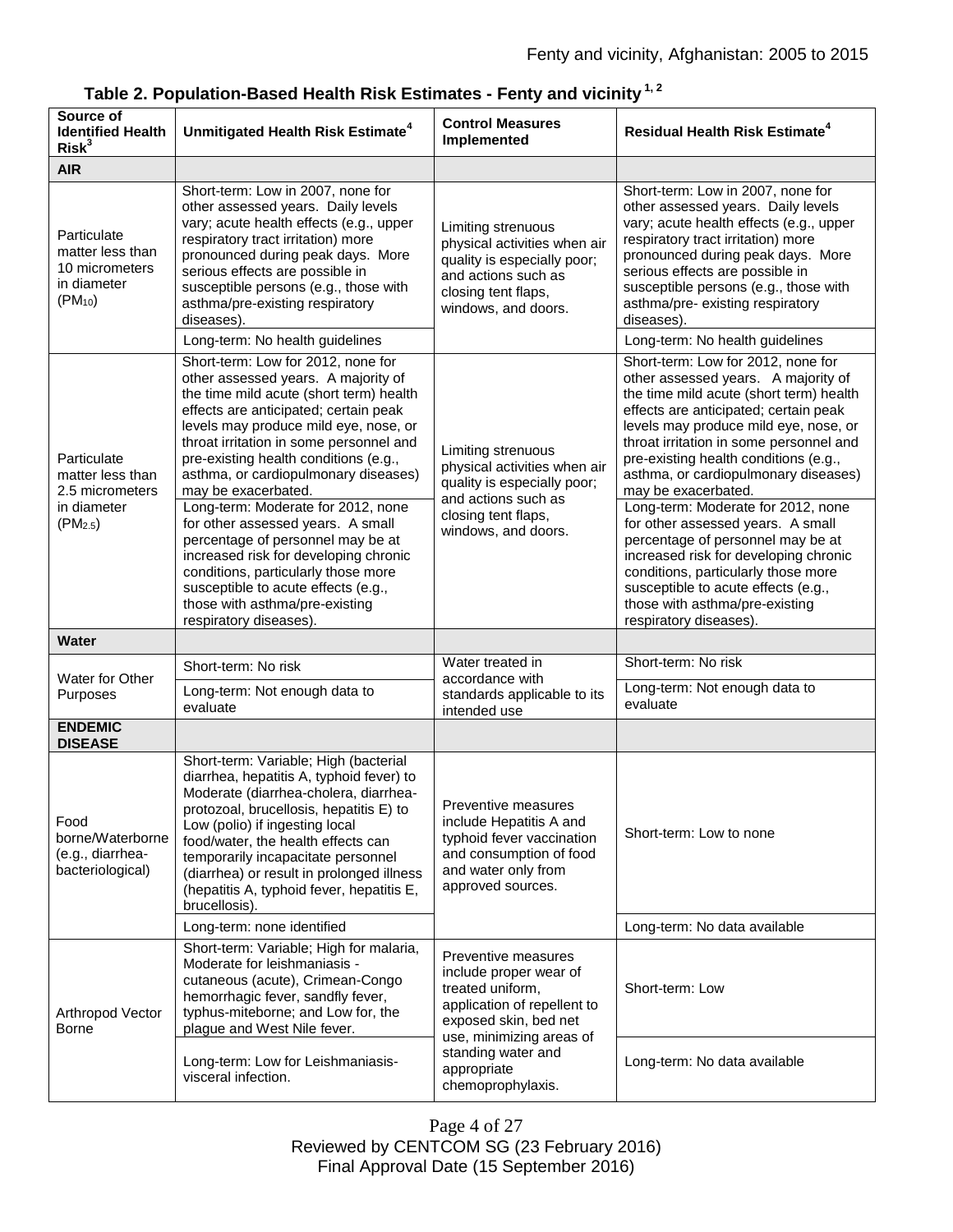| Source of<br><b>Identified Health</b><br>Risk <sup>3</sup> | Unmitigated Health Risk Estimate <sup>4</sup>                                                                                                                                                                                                     | <b>Control Measures</b><br>Implemented                                                                                                                                                                                                                                                                                                                                                    | <b>Residual Health Risk Estimate<sup>4</sup></b>                                                                                                                                                                                                 |
|------------------------------------------------------------|---------------------------------------------------------------------------------------------------------------------------------------------------------------------------------------------------------------------------------------------------|-------------------------------------------------------------------------------------------------------------------------------------------------------------------------------------------------------------------------------------------------------------------------------------------------------------------------------------------------------------------------------------------|--------------------------------------------------------------------------------------------------------------------------------------------------------------------------------------------------------------------------------------------------|
| Water-Contact<br>(e.g., wading,<br>swimming)               | Short-term: Moderate for leptospirosis                                                                                                                                                                                                            | Recreational swimming in<br>surface waters not likely in<br>this area of Afghanistan<br>during this time period.                                                                                                                                                                                                                                                                          | Short-term: Low for leptospirosis.                                                                                                                                                                                                               |
|                                                            | Long-term: No data available                                                                                                                                                                                                                      |                                                                                                                                                                                                                                                                                                                                                                                           | Long-term: No data available                                                                                                                                                                                                                     |
| Respiratory                                                | Short-term: Variable; Moderate for<br>tuberculosis (TB) to Low for<br>meningococcal meningitis.                                                                                                                                                   | Providing adequate living<br>and work space; medical<br>screening; vaccination.                                                                                                                                                                                                                                                                                                           | Short-term: Low                                                                                                                                                                                                                                  |
|                                                            | Long-term: No data available                                                                                                                                                                                                                      |                                                                                                                                                                                                                                                                                                                                                                                           | Long-term: No data available                                                                                                                                                                                                                     |
| <b>Animal Contact</b>                                      | Short-term: Variable; Moderate for<br>rabies, anthrax, Q-fever to Low for<br>H5N1 avian influenza.                                                                                                                                                | Prohibiting contact with,<br>adoption, or feeding of<br>feral animals IAW U.S.<br><b>Central Command</b><br>(CENTCOM) General<br>Order (GO) 1B. Risks are<br>further reduced in the<br>event of assessed contact<br>by prompt post-exposure<br>rabies prophylaxis IAW<br>The Center for Disease<br>Control's (CDC) Advisory<br>Committee on<br><b>Immunization Practices</b><br>guidance. | Short-term: No data available                                                                                                                                                                                                                    |
|                                                            | Long-term: Low (Rabies)                                                                                                                                                                                                                           |                                                                                                                                                                                                                                                                                                                                                                                           | Long-term: No data available                                                                                                                                                                                                                     |
| <b>VENOMOUS</b><br><b>ANIMAL/</b><br><b>INSECTS</b>        |                                                                                                                                                                                                                                                   |                                                                                                                                                                                                                                                                                                                                                                                           |                                                                                                                                                                                                                                                  |
| Snakes,<br>scorpions, and<br>spiders                       | Short-term: Low; If encountered,<br>effects of venom vary with species<br>from mild localized swelling (e.g.,<br>widow spider) to potentially lethal<br>effects (e.g., Haly's Pit Viper).                                                         | Risk reduced by avoiding<br>contact, proper wear of<br>uniform (especially<br>footwear), and proper and<br>timely treatment.                                                                                                                                                                                                                                                              | Short-term: Low; If encountered,<br>effects of venom vary with species<br>from mild localized swelling (e.g.<br>widow spider) to potentially lethal<br>effects (e.g., Haly's Pit Viper).                                                         |
|                                                            | Long-term: No data available                                                                                                                                                                                                                      |                                                                                                                                                                                                                                                                                                                                                                                           | Long-term: No data available                                                                                                                                                                                                                     |
| <b>HEAT/COLD</b><br><b>STRESS</b>                          |                                                                                                                                                                                                                                                   |                                                                                                                                                                                                                                                                                                                                                                                           |                                                                                                                                                                                                                                                  |
| Heat                                                       | Short-term: Variable; Risk of heat<br>injury is Extremely High from May to<br>September, High for April and October,<br>and Low for all other months.                                                                                             | Work-rest cycles, proper<br>hydration and nutrition,<br>and Wet Bulb Globe<br>Temperature (WBGT)<br>monitoring.                                                                                                                                                                                                                                                                           | Short-term: Variable; Risk of heat<br>injury in unacclimatized or susceptible<br>personnel is Moderate for May -<br>September and Low for all other<br>months.                                                                                   |
|                                                            | Long-term: Low, The long-term risk<br>was Low. However, the risk may be<br>greater to certain susceptible persons-<br>those older (i.e., greater than 45<br>years), in lesser physical shape, or<br>with underlying medical/health<br>conditions. |                                                                                                                                                                                                                                                                                                                                                                                           | Long-term: Low, The long-term risk is<br>Low. However, the risk may be<br>greater to certain susceptible persons-<br>those older (i.e., greater than 45<br>years), in lesser physical shape, or<br>with underlying medical/health<br>conditions. |
|                                                            | Short-term: Low risk of cold<br>stress/injury.                                                                                                                                                                                                    | Risks from cold stress<br>reduced with protective                                                                                                                                                                                                                                                                                                                                         | Short-term: Low risk of cold<br>stress/injury.                                                                                                                                                                                                   |
| Cold                                                       | Long-term: Low; Long-term health<br>implications from cold injuries are rare<br>but can occur, especially from more<br>serious injuries such as frost bite.                                                                                       | measures such as use of<br>the buddy system, limiting<br>exposure during cold<br>weather, proper hydration<br>and nutrition, and proper<br>wear of issued protective<br>clothing.                                                                                                                                                                                                         | Long-term: Low; Long-term health<br>implications from cold injuries are rare<br>but can occur, especially from more<br>serious injuries such as frost bite.                                                                                      |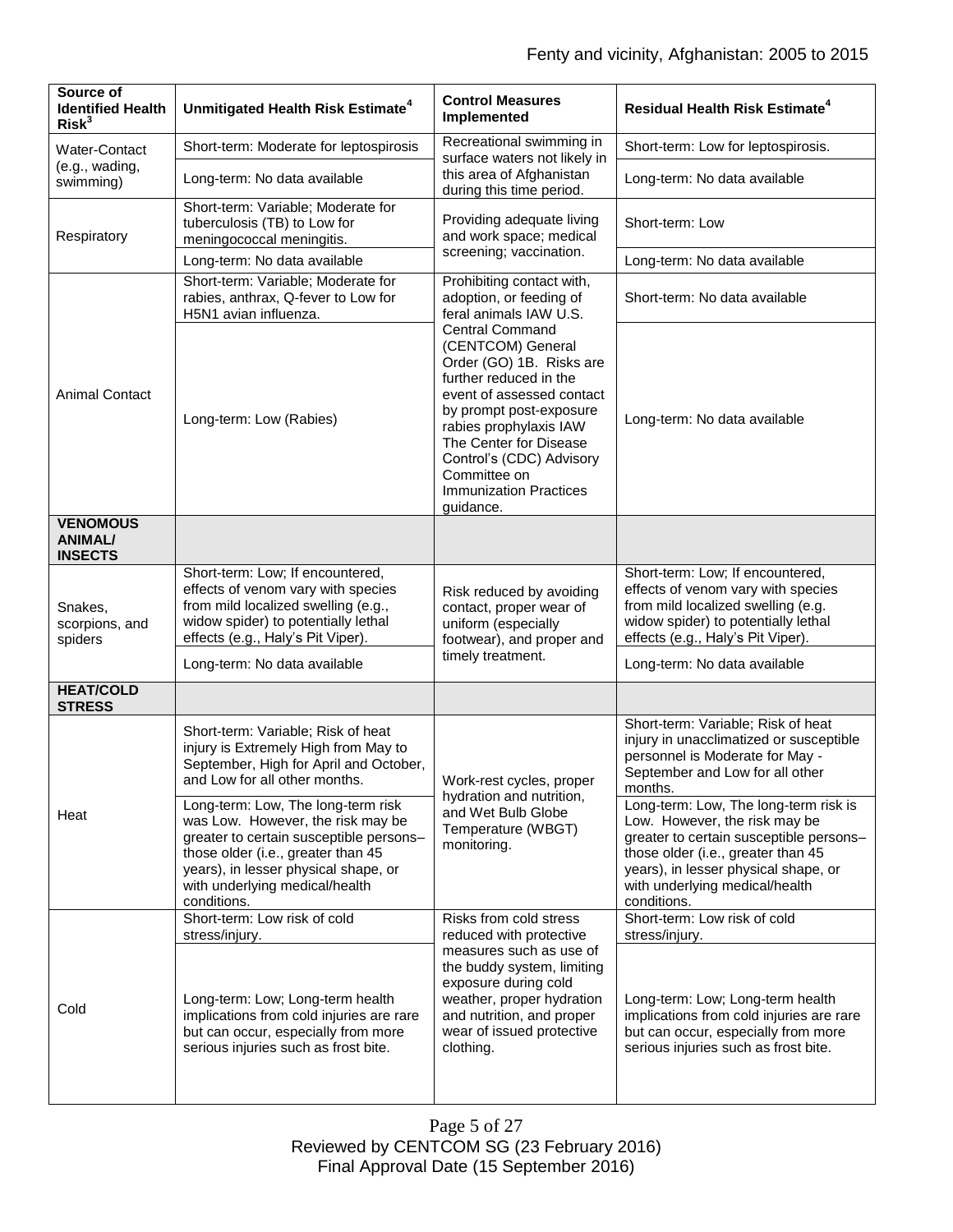| Source of<br><b>Identified Health</b><br>Risk <sup>3</sup> | Unmitigated Health Risk Estimate <sup>4</sup>                                                                                                                                                                                                                                                                                                                                                                                                                                                                                                                                                                                                                                                                                                                                                                                                                                                                                                                                                                                                                                                                                                                                                                                                                                                                                                                                                                                                                                                                                                                                                                                                                                                                                                                                                                                                                                                                                                                                                                                                                                                                                                                                                                                                                                                                                                                                                              | <b>Control Measures</b><br>Implemented                                                                                                                                                                                                  | <b>Residual Health Risk Estimate<sup>4</sup></b>                                                                                                                                                                                                                                                                                                                                                                                                                                                                                                                                                                                                                                                                                                                                                                                                                                                                                                                                                                                                                                                                                                                                                                                                                                                                                                                                                                                                                                                                                                                                                                                                                                                                                                                                                                                                                                                                                                                                                                                                                                                                                                                                                                                                                                                                                                                                                           |
|------------------------------------------------------------|------------------------------------------------------------------------------------------------------------------------------------------------------------------------------------------------------------------------------------------------------------------------------------------------------------------------------------------------------------------------------------------------------------------------------------------------------------------------------------------------------------------------------------------------------------------------------------------------------------------------------------------------------------------------------------------------------------------------------------------------------------------------------------------------------------------------------------------------------------------------------------------------------------------------------------------------------------------------------------------------------------------------------------------------------------------------------------------------------------------------------------------------------------------------------------------------------------------------------------------------------------------------------------------------------------------------------------------------------------------------------------------------------------------------------------------------------------------------------------------------------------------------------------------------------------------------------------------------------------------------------------------------------------------------------------------------------------------------------------------------------------------------------------------------------------------------------------------------------------------------------------------------------------------------------------------------------------------------------------------------------------------------------------------------------------------------------------------------------------------------------------------------------------------------------------------------------------------------------------------------------------------------------------------------------------------------------------------------------------------------------------------------------------|-----------------------------------------------------------------------------------------------------------------------------------------------------------------------------------------------------------------------------------------|------------------------------------------------------------------------------------------------------------------------------------------------------------------------------------------------------------------------------------------------------------------------------------------------------------------------------------------------------------------------------------------------------------------------------------------------------------------------------------------------------------------------------------------------------------------------------------------------------------------------------------------------------------------------------------------------------------------------------------------------------------------------------------------------------------------------------------------------------------------------------------------------------------------------------------------------------------------------------------------------------------------------------------------------------------------------------------------------------------------------------------------------------------------------------------------------------------------------------------------------------------------------------------------------------------------------------------------------------------------------------------------------------------------------------------------------------------------------------------------------------------------------------------------------------------------------------------------------------------------------------------------------------------------------------------------------------------------------------------------------------------------------------------------------------------------------------------------------------------------------------------------------------------------------------------------------------------------------------------------------------------------------------------------------------------------------------------------------------------------------------------------------------------------------------------------------------------------------------------------------------------------------------------------------------------------------------------------------------------------------------------------------------------|
| <b>Unique</b><br>Incidents/                                |                                                                                                                                                                                                                                                                                                                                                                                                                                                                                                                                                                                                                                                                                                                                                                                                                                                                                                                                                                                                                                                                                                                                                                                                                                                                                                                                                                                                                                                                                                                                                                                                                                                                                                                                                                                                                                                                                                                                                                                                                                                                                                                                                                                                                                                                                                                                                                                                            |                                                                                                                                                                                                                                         |                                                                                                                                                                                                                                                                                                                                                                                                                                                                                                                                                                                                                                                                                                                                                                                                                                                                                                                                                                                                                                                                                                                                                                                                                                                                                                                                                                                                                                                                                                                                                                                                                                                                                                                                                                                                                                                                                                                                                                                                                                                                                                                                                                                                                                                                                                                                                                                                            |
| <b>Concerns</b>                                            |                                                                                                                                                                                                                                                                                                                                                                                                                                                                                                                                                                                                                                                                                                                                                                                                                                                                                                                                                                                                                                                                                                                                                                                                                                                                                                                                                                                                                                                                                                                                                                                                                                                                                                                                                                                                                                                                                                                                                                                                                                                                                                                                                                                                                                                                                                                                                                                                            |                                                                                                                                                                                                                                         |                                                                                                                                                                                                                                                                                                                                                                                                                                                                                                                                                                                                                                                                                                                                                                                                                                                                                                                                                                                                                                                                                                                                                                                                                                                                                                                                                                                                                                                                                                                                                                                                                                                                                                                                                                                                                                                                                                                                                                                                                                                                                                                                                                                                                                                                                                                                                                                                            |
| <b>Burn Pits</b>                                           | Short-term: Burn pits, burn barrels,<br>and incinerators were reported in<br>operation at Fenty and vicinity.<br>Specifically, there was an operating<br>burn pit on JAF located within 100<br>meters of troop housing. Garbage<br>collected at Finley-Shields was<br>disposed of in a burn pit located 500<br>meters away from troop housing.<br>Connelly operated a burn pit. A burn<br>pit located on Fenty was in use until<br>2011. In 2011 it was inactivated and<br>medical and solid waste incinerators<br>were operational. Hughie had burn<br>barrels for the destruction of sensitive<br>documents. Two residential solid<br>waste incinerators were located on<br>Torkham. For Fenty and vicinity, the<br>$PM_{10}$ and the $PM_{2.5}$ overall short-term<br>health risks specifically for burn pits,<br>burn barrels, and incinerators were not<br>evaluated due to 'insufficient<br>environmental samples collected near<br>burn pits (or incinerators or burn barrel<br>sites) provided for analysis' - see<br>Section 10.7. Exposure to burn pit (or<br>incinerator or burn barrel) smoke is<br>variable. Exposure to high levels of<br>$PM_{10}$ and $PM_{2.5}$ from smoke may result<br>in mild to more serious short-term<br>health effects (e.g., eye, nose or throat<br>and lung irritation) in some personnel<br>and certain subgroups.<br>Long-term: Burn pits, burn barrels, and<br>incinerators were reported in operation<br>at Fenty and vicinity. Specifically, there<br>was an operating burn pit on JAF<br>located within 100 meters of troop<br>housing. Garbage collected at Finley-<br>Shields was disposed of in a burn pit<br>located 500 meters away from troop<br>housing. Connelly operated a burn pit.<br>A burn pit located on Fenty was in use<br>until 2011. In 2011 it was inactivated<br>and medical and solid waste<br>incinerators were operational. Hughie<br>had burn barrels for the destruction of<br>sensitive documents. Two residential<br>solid waste incinerators were located<br>on Torkham. The PM <sub>10</sub> and the PM <sub>2.5</sub><br>overall long-term health risks were not<br>evaluated at the burn pit, incinerator<br>and open burn barrel locations at<br>Wright and vicinity due to 'insufficient<br>environmental samples collected near<br>burn pits (or incinerators or burn barrel<br>sites) provided for analysis' and due to | Control measures may<br>have included locating<br>burn pits downwind of<br>prevailing winds,<br>increased distance from<br>living and working areas<br>when possible, and<br>improved waste<br>segregation and<br>management techniques | Short-term: Burn pits, burn barrels,<br>and incinerators were reported in<br>operation at Fenty and vicinity.<br>Specifically, there was an operating<br>burn pit on JAF located within 100<br>meters of troop housing. Garbage<br>collected at Finley-Shields was<br>disposed of in a burn pit located 500<br>meters away from troop housing.<br>Connelly operated a burn pit. A burn<br>pit located on Fenty was in use until<br>2011. In 2011 it was inactivated and<br>medical and solid waste incinerators<br>were operational. Hughie had burn<br>barrels for the destruction of sensitive<br>documents. Two residential solid<br>waste incinerators were located on<br>Torkham. For Fenty and vicinity, the<br>$PM_{10}$ and the $PM_{2.5}$ overall short-term<br>health risks specifically for burn pits,<br>burn barrels, and incinerators were not<br>evaluated due to 'insufficient<br>environmental samples collected near<br>burn pits (or incinerators or burn barrel<br>sites) provided for analysis' - see<br>Section 10.7. Exposure to burn pit (or<br>incinerator or burn barrel) smoke is<br>variable. Exposure to high levels of<br>$PM_{10}$ and $PM_{2.5}$ from smoke may result<br>in mild to more serious short-term<br>health effects (e.g., eye, nose or throat<br>and lung irritation) in some personnel<br>and certain subgroups.<br>Long-term: Burn pits, burn barrels, and<br>incinerators were reported in operation<br>at Fenty and vicinity. Specifically, there<br>was an operating burn pit on JAF<br>located within 100 meters of troop<br>housing. Garbage collected at Finley-<br>Shields was disposed of in a burn pit<br>located 500 meters away from troop<br>housing. Connelly operated a burn pit.<br>A burn pit located on Fenty was in use<br>until 2011. In 2011 it was inactivated<br>and medical and solid waste<br>incinerators were operational. Hughie<br>had burn barrels for the destruction of<br>sensitive documents. Two residential<br>solid waste incinerators were located<br>on Torkham. The PM <sub>10</sub> and the PM <sub>2.5</sub><br>overall long-term health risks were not<br>evaluated at the burn pit, incinerator<br>and open burn barrel locations at<br>Wright and vicinity due to 'insufficient<br>environmental samples collected near<br>burn pits (or incinerators or burn barrel<br>sites) provided for analysis' and due to |

Page 6 of 27 Reviewed by CENTCOM SG (23 February 2016) Final Approval Date (15 September 2016)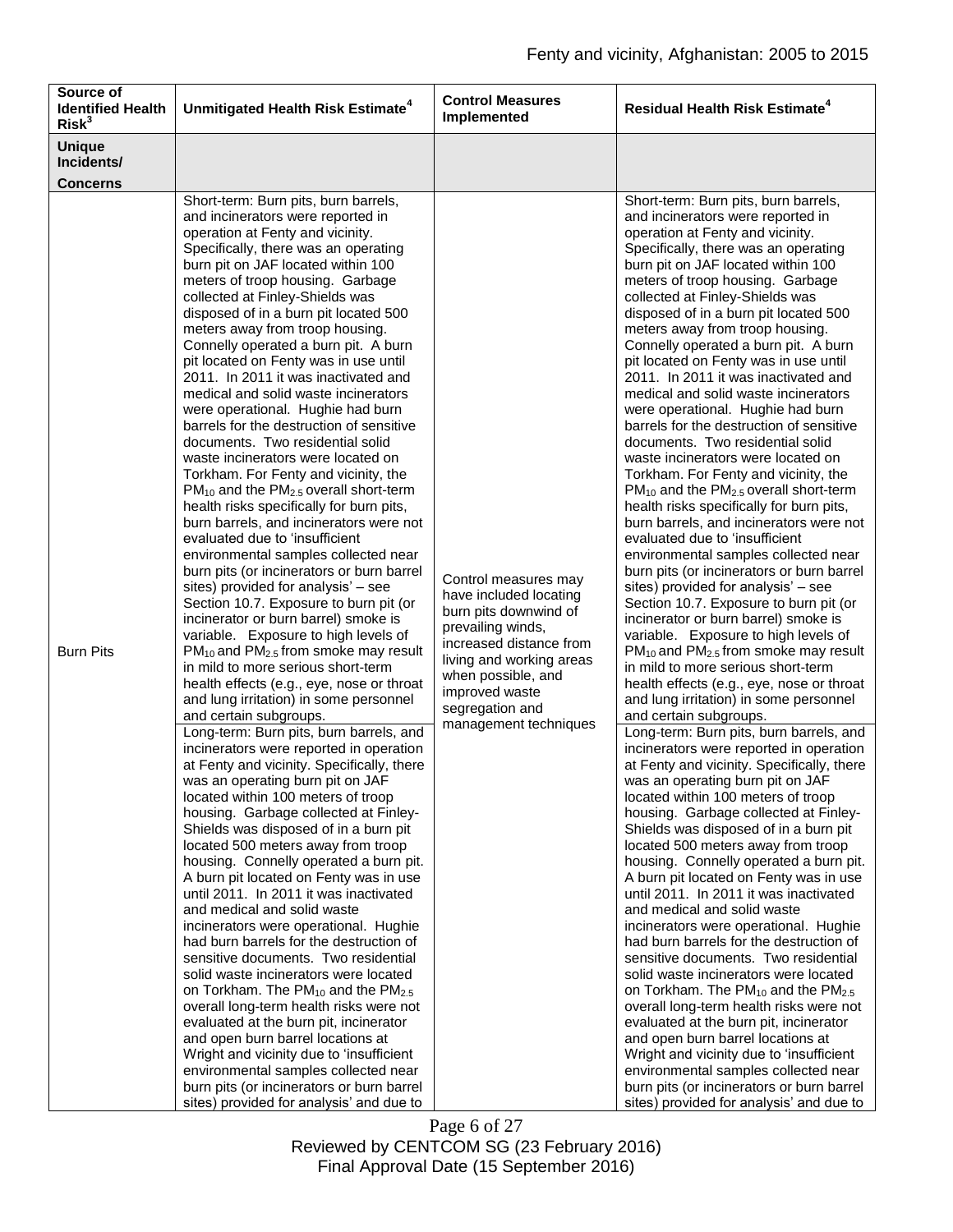| Source of<br><b>Identified Health</b><br>Risk <sup>3</sup> | Unmitigated Health Risk Estimate <sup>4</sup>   | <b>Control Measures</b><br><b>Implemented</b> | <b>Residual Health Risk Estimate<sup>4</sup></b> |
|------------------------------------------------------------|-------------------------------------------------|-----------------------------------------------|--------------------------------------------------|
|                                                            | no available health quidelines for $PM_{10}$    |                                               | no available health quidelines for $PM_{10}$     |
|                                                            | - see Section 10.7. Exposure to burn            |                                               | - see Section 10.7. Exposure to burn             |
|                                                            | pit (and incinerator and burn barrels)          |                                               | pit (and incinerator and burn barrels)           |
|                                                            | smoke is variable. Exposure to high             |                                               | smoke is variable. Exposure to high              |
|                                                            | levels of $PM_{10}$ and $PM_{2.5}$ in the smoke |                                               | levels of $PM_{10}$ and $PM_{2.5}$ in the smoke  |
|                                                            | may be associated with some                     |                                               | may be associated with some                      |
|                                                            | otherwise healthy personnel, who were           |                                               | otherwise healthy personnel, who were            |
|                                                            | exposed for a long-term period,                 |                                               | exposed for a long-term period,                  |
|                                                            | possibly developing certain health              |                                               | possibly developing certain health               |
|                                                            | conditions (e.g., reduced lung function,        |                                               | conditions (e.g., reduced lung function,         |
|                                                            | cardiopulmonary disease). Personnel             |                                               | cardiopulmonary disease). Personnel              |
|                                                            | with a history of asthma or                     |                                               | with a history of asthma or                      |
|                                                            | cardiopulmonary disease could                   |                                               | cardiopulmonary disease could                    |
|                                                            | potentially be more likely to develop           |                                               | potentially be more likely to develop            |
|                                                            | such chronic health conditions.                 |                                               | such chronic health conditions.                  |

<sup>1</sup>This Summary Table provides a qualitative estimate of population-based short- and long-term health risks associated with the occupational environment conditions at Fenty and vicinity that includes Jalalabad Air Field (JAF), Dyer, Finley-Shields, Garcia (Goshta), Hughie (Huey), Boti Kot, Connolly (Connelly, Khogyani), Hombre, Khyber Border Coordination Center (KBCC), Lonestar, Nangahar, Shewal, Shinwar, Torkham and Zone 1 Headquarters. It does not represent an individual exposure profile. Actual individual exposures and health effects depend on many variables. For example, while a chemical may have been present in the environment, if a person did not inhale, ingest, or contact a specific dose of the chemical for adequate duration and frequency, then there may have been no health risk. Alternatively, a person at a specific location may have experienced a unique exposure which could result in a significant individual exposure. Any such person seeking medical care should have their specific exposure documented in an SF600.

 $^2$  This assessment is based on specific environmental sampling data and reports obtained from 2 June 2005 through 31 December 2015. Sampling locations are assumed to be representative of exposure points for the camp population but may not reflect all the fluctuations in environmental quality or capture unique exposure incidents.

 $^3$ This Summary Table is organized by major categories of identified sources of health risk. It only lists those sub-categories specifically identified and addressed at Fenty and vicinity. The health risks are presented as Low, Moderate, High or Extremely High for both acute and chronic health effects. The health risk level is based on an assessment of both the potential severity of the health effects that could be caused and probability of the exposure that would produce such health effects. Details can be obtained from the Army Public Health Center (Provisional) [APHC (PROV)]. Where applicable, "None Identified" is used when though a potential exposure is identified, and no health risks of either a specific acute or chronic health effects are determined. More detailed descriptions of OEH exposures that are evaluated but determined to pose no health risk are discussed in the following sections of this report.

<sup>4</sup>Health risks in this Summary Table are based on quantitative surveillance thresholds (e.g. endemic disease rates; host/vector/pathogen surveillance) or screening levels, e.g., Military Exposure Guidelines (MEGs) for chemicals*.* Some previous assessment reports may provide slightly inconsistent health risk estimates because quantitative criteria such as MEGs may have changed since the samples were originally evaluated and/or because this assessment makes use of all historic site data while previous reports may have only been based on a select few samples.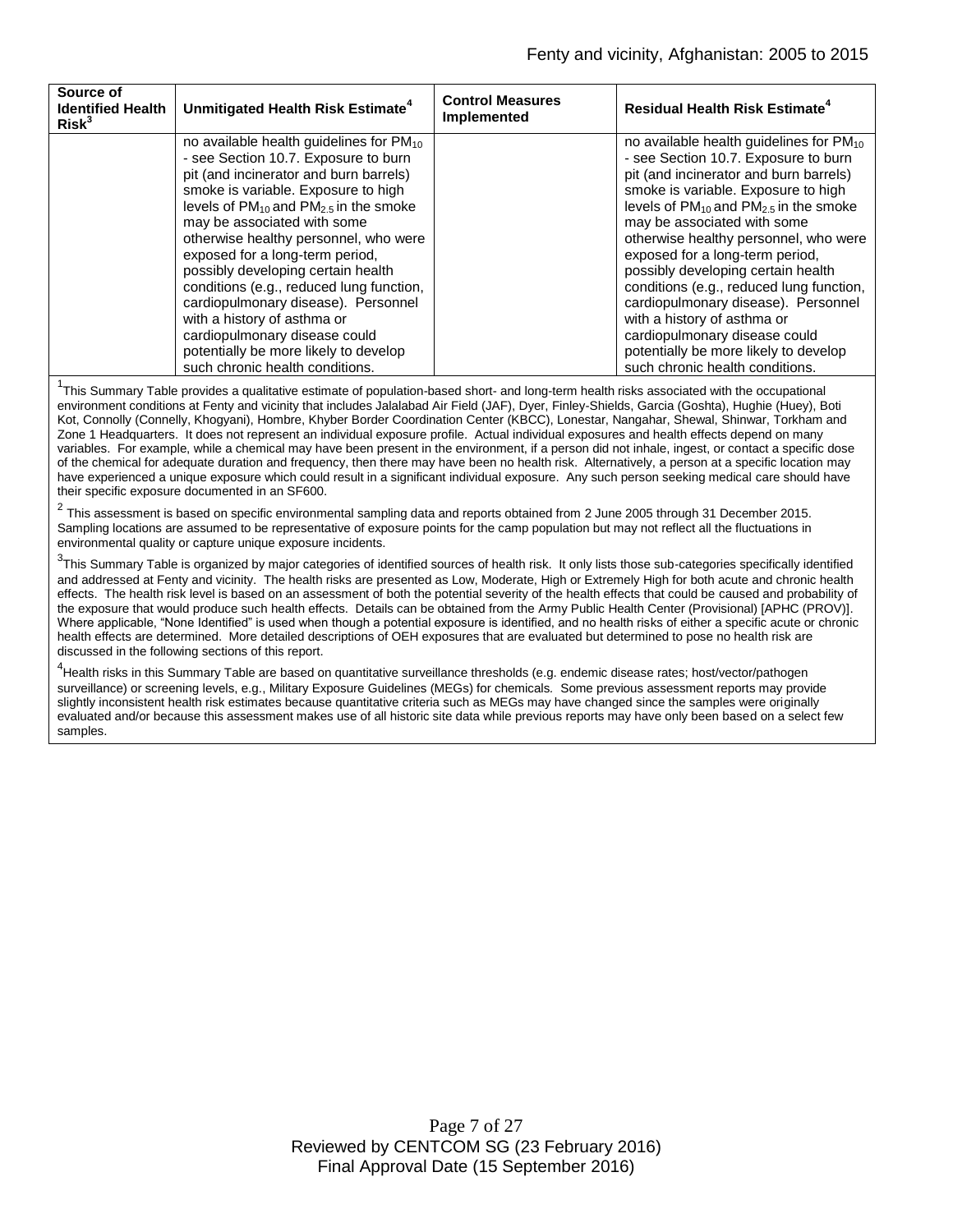### **1 Discussion of Health Risks at Fenty, Afghanistan by Source**

The following sections provide additional information about the OEH conditions summarized above. All risk assessments were performed using the methodology described in the U. S. Army Public Health Command Technical Guide 230, *Environmental Health Risk Assessment and Chemical Exposure Guidelines for Deployed Military Personnel* (Reference 4). All OEH risk estimates represent residual risk after accounting for preventive controls in place. Occupational exposures and exposures to endemic diseases are greatly reduced by preventive measures. For environmental exposures related to airborne dust, there are limited preventive measures available, and available measures have little efficacy in reducing exposure to ambient conditions.

### **2 Air**

### 2.1 Site-Specific Sources Identified

Fenty is situated in a semi-arid desert environment. Inhalational exposure to high levels of dust and particulate matter, such as during high winds or dust storms, may result in mild to more serious shortterm health effects (e.g., eye, nose or throat and lung irritation) in some personnel. Additionally, certain subgroups of the deployed forces (e.g., those with pre-existing asthma/cardio pulmonary conditions) are at greatest risk of developing notable health effects.

### 2.2 Particulate matter

Particulate matter (PM) is a complex mixture of extremely small particles suspended in the air. The PM includes solid particles and liquid droplets emitted directly into the air by sources such as: power plants, motor vehicles, aircraft, generators, construction activities, fires, and natural windblown dust. The PM can include sand, soil, metals, volatile organic compounds (VOC), allergens, and other compounds such as nitrates or sulfates that are formed by condensation or transformation of combustion exhaust. The PM composition and particle size vary considerably depending on the source. Generally, PM of health concern is divided into two fractions:  $PM_{10}$ , which includes coarse particles with a diameter of 10 micrometers or less, and fine particles less than 2.5 micrometers ( $PM_{2.5}$ ), which can reach the deepest regions of the lungs when inhaled. Exposure to excessive PM is linked to a variety of potential health effects.

### 2.3 Particulate matter, less than 10 micrometers ( $PM_{10}$ )

### 2.3.1 Exposure Guidelines:

Short Term (24-hour) PM<sub>10</sub> (micrograms per cubic Long-term PM<sub>10</sub> MEG (µg/m<sup>3</sup>): meter, μg/m<sup>3</sup>):

- 
- Negligible MEG = 250 **•** Not defined and not available.
- Marginal MEG  $=$  420
- Critical MEG  $= 600$

2.3.2 Sample data/Notes:

A total of 97 valid PM<sub>10</sub> air samples were collected from 2005 – 2014. The range of 24-hour PM<sub>10</sub> concentrations was 20 μg/m<sup>3</sup> – 506 μg/m<sup>3</sup> with an average concentration of 207 μg/m<sup>3</sup>.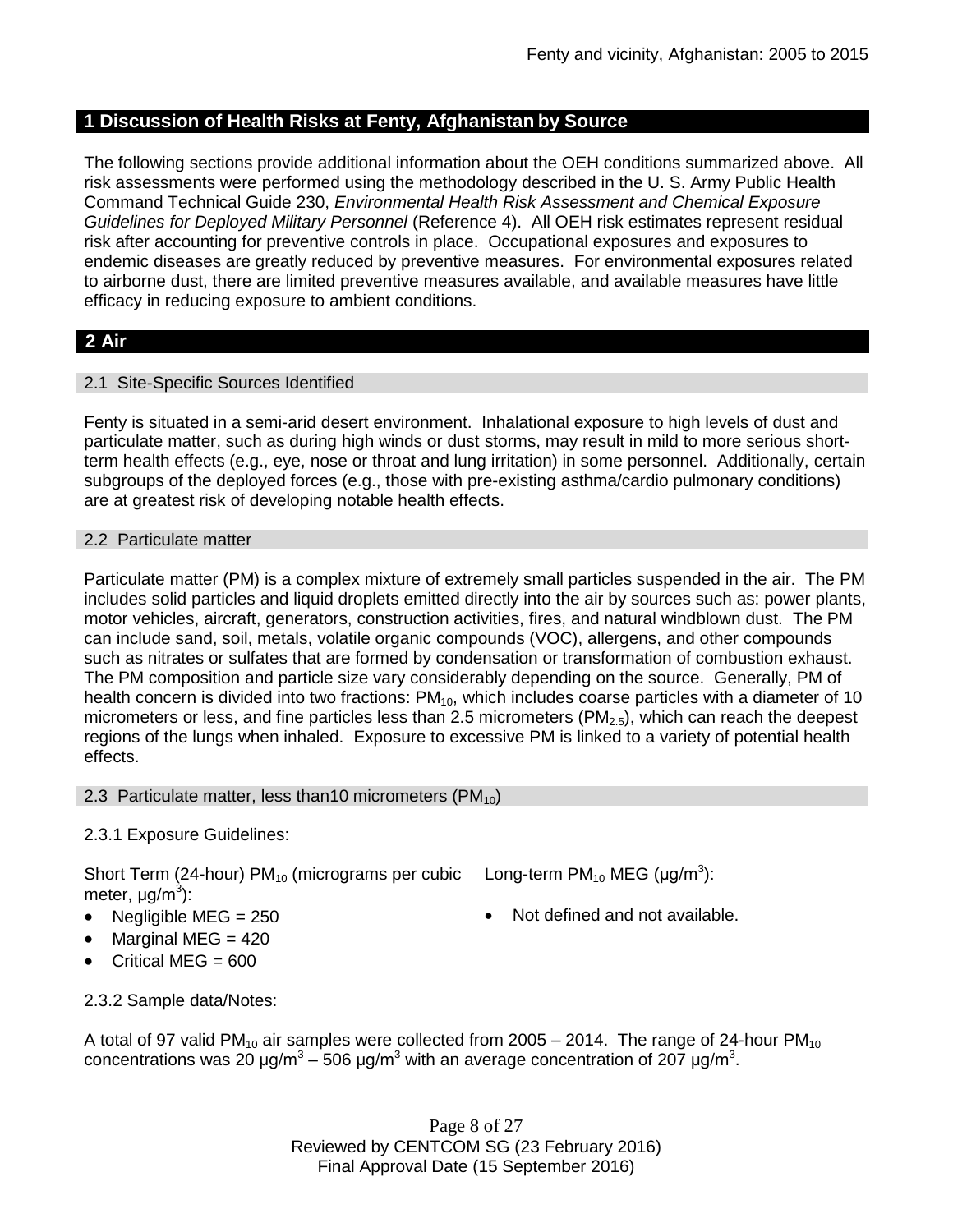2.3.3 Short-term health risks:

**Low:** The short-term PM<sub>10</sub> health risk assessment is Low in 2007 based on peak PM<sub>10</sub> sample concentrations, and the likelihood of exposure at these hazard severity levels. A Low health risk assessment is expected to have little or no impact on accomplishing the mission (TG 230 Table 3-2). Confidence in the short-term  $PM_{10}$  health risk assessment is medium (Reference 4, Table 3-6).

The hazard severity for average  $PM_{10}$  concentrations in samples was below the negligible MEG. The results indicate no risk (Reference 4, Table 3-11).

For the highest observed  $PM_{10}$  sample concentration, the hazard severity was negligible. During peak exposures at the negligible hazard severity level a few personnel may experience notable mild eye, nose, or throat irritation; most personnel will experience only mild effects. Service Members with preexisting health conditions (e.g., asthma, or cardiopulmonary diseases) may have experienced an exacerbation of their conditions (Reference 4, Table 3-11).

The average and maximum concentrations in 2005, 2011 and 2014, as well as the maximum concentration in 2010, were above the 24-hour MEG; however, there was not enough data collected in these years to further evaluate. Concentrations were below the MEG in 2006, 2010, 2012 and 2013. There was no sample data for 2008 and 2009.

2.3.4 Long-term health risk:

**Not Evaluated-no available health guidelines**. The U.S. Environmental Protection Agency (EPA) has retracted its long-term standard (national ambient air quality standards, NAAQS) for  $PM_{10}$  due to an inability to clearly link chronic health effects with chronic  $PM_{10}$  exposure levels.

### 2.4 Particulate Matter, less than 2.5 micrometers ( $PM_{2.5}$ )

2.4.1 Exposure Guidelines:

Short Term (24-hour)  $PM_{2.5}$  ( $\mu$ g/m<sup>3</sup>): ):  $\blacksquare$  Long-term (1year) PM<sub>2.5</sub> MEGs (µg/m<sup>3</sup>):

- Negligible MEG = 65 **Negligible MEG = 15**
- Marginal MEG =  $250$   $\bullet$  Marginal MEG =  $65$
- $\bullet$  Critical MEG = 500

2.4.2 Sample data/Notes:

A total of 21 valid PM<sub>2.5</sub> air samples were collected from 2010 – 2014. The range of 24-hour PM<sub>2.5</sub> concentrations was 11 μg/m<sup>3</sup> – 360 μg/m<sup>3</sup> with an average concentration of 94 μg/m<sup>3</sup>.

2.4.3 Short-term health risks:

Low: The short-term PM<sub>2.5</sub> health risk assessment for 2012 is Low based on peak PM<sub>2.5</sub> sample concentrations, and the likelihood of exposure at these hazard severity levels. A Low health risk assessment is expected to have little or no impact on accomplishing the mission (Reference 4, Table 3-2). Confidence in the short-term  $PM_{2.5}$  health risk assessment was medium (Reference 4, Table 3-6).

The hazard severity for average  $PM_{2.5}$  concentrations in samples was below the negligible MEG. The results indicate no risk (Reference 4, Table 3-11).

> Page 9 of 27 Reviewed by CENTCOM SG (23 February 2016) Final Approval Date (15 September 2016)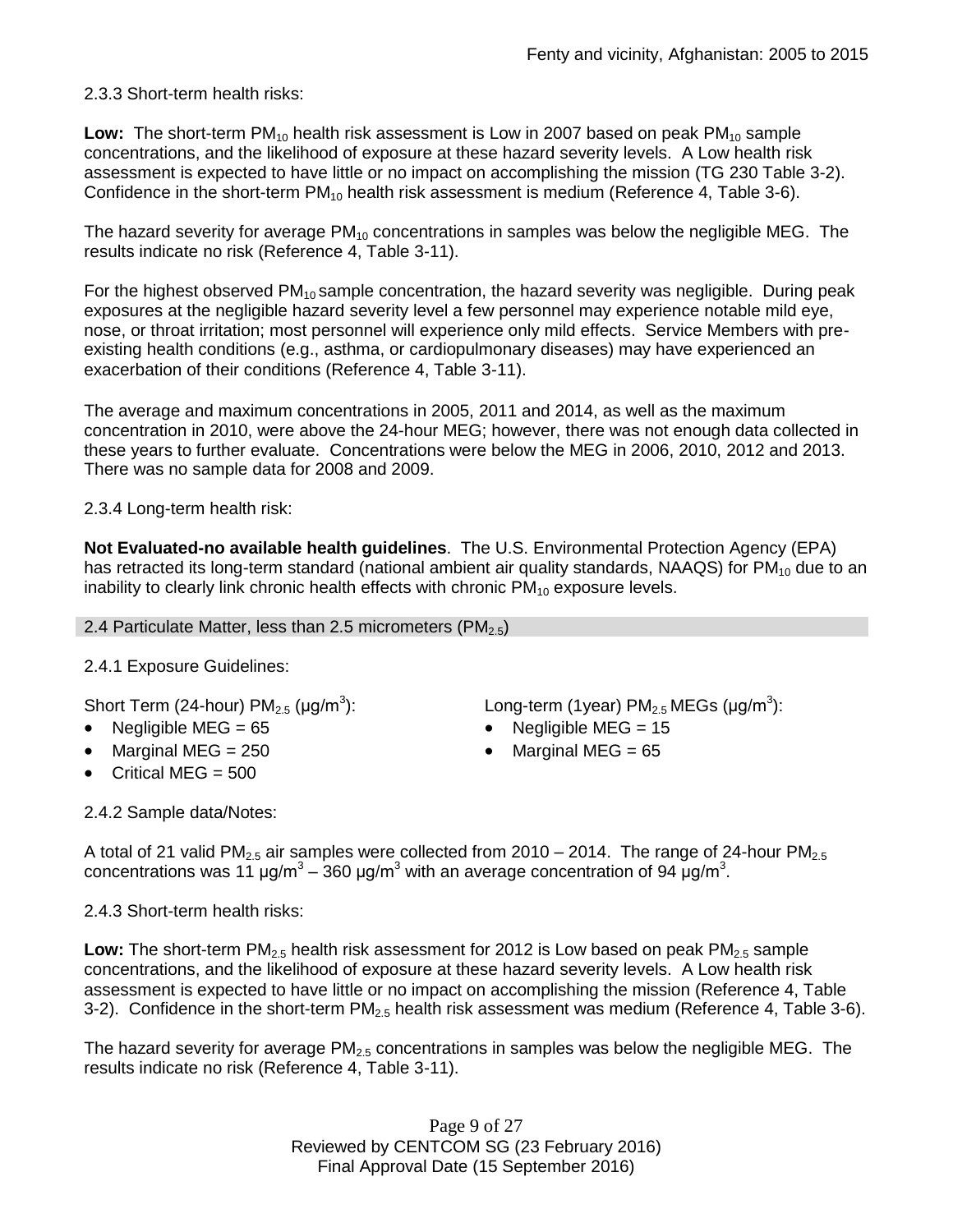For the highest observed  $PM<sub>2.5</sub>$  exposure, the hazard severity was negligible. During peak exposures at the negligible hazard severity level, a few personnel may experience notable mild eye, nose, or throat irritation; most personnel will experience only mild effects. Service Members with pre-existing health conditions (e.g., asthma, or cardiopulmonary diseases) may have experienced an exacerbation of their conditions (Reference 4, Table 3-11).

The average and maximum concentrations in 2010, 2011 and 2014 were above the 24-hour MEG, however there was not enough data collected in these years to further evaluate. One sample taken in 2013 was below the short-term MEG.

### 2.4.4 Long-term health risks:

**Moderate:** The long-term health risk assessment for 2012 is Moderate based on average PM<sub>2.5</sub> concentration, and the likelihood of exposure at this hazard severity level. A Moderate health risk level suggests that long-term exposure to  $PM<sub>2.5</sub>$  is expected to have limited future medical surveillance activities and related resources anticipated. Consider documenting exposed groups or personnel of surveillance interest (Reference 4, Table 3-3). Confidence in the long-term  $PM_{2.5}$  health risk assessment is medium (Reference 4, Table 3-6).

The hazard severity was marginal (>65  $\mu$ g/m<sup>3</sup>) for average PM<sub>2.5</sub> sample concentrations. The results suggest that with repeated exposures above the marginal hazard severity threshold, it is plausible that development of chronic health conditions such as reduced lung function, or exacerbated chronic bronchitis, chronic obstructive pulmonary disease (COPD), asthma, atherosclerosis or other cardiopulmonary diseases could occur in generally healthy troops. Those with a history of asthma or cardiopulmonary disease are considered to be at particular risk. This guideline is an uncertain screening value- it is not a known health effects concentration (Reference 4, Table 3-12).

### 2.5 Airborne Metals

2.5.1 Sample data/Notes:

A total of 74 valid PM<sub>10</sub> airborne metal samples were collected at Fenty and vicinity from 2006 to 2012.

2.5.2 Short and long-term health risks:

**None identified based on the available sampling data.** No parameters exceeded 1-year Negligible MEGs.

2.6 Volatile Organic Compounds (VOC)

2.6.1 Sample data/Notes:

The health risk assessment is based on average and peak concentration of four valid volatile organic chemical (VOC) air samples collected from 31 March 2013 to 28 July 2013, and the likelihood of exposure. None of the analyzed VOC pollutants were found at concentrations above short or long-term MEGs.

2.6.2 Short and long-term health risks:

**None identified based on the available sampling data.** No parameters exceeded 1-year Negligible MEGs.

> Page 10 of 27 Reviewed by CENTCOM SG (23 February 2016) Final Approval Date (15 September 2016)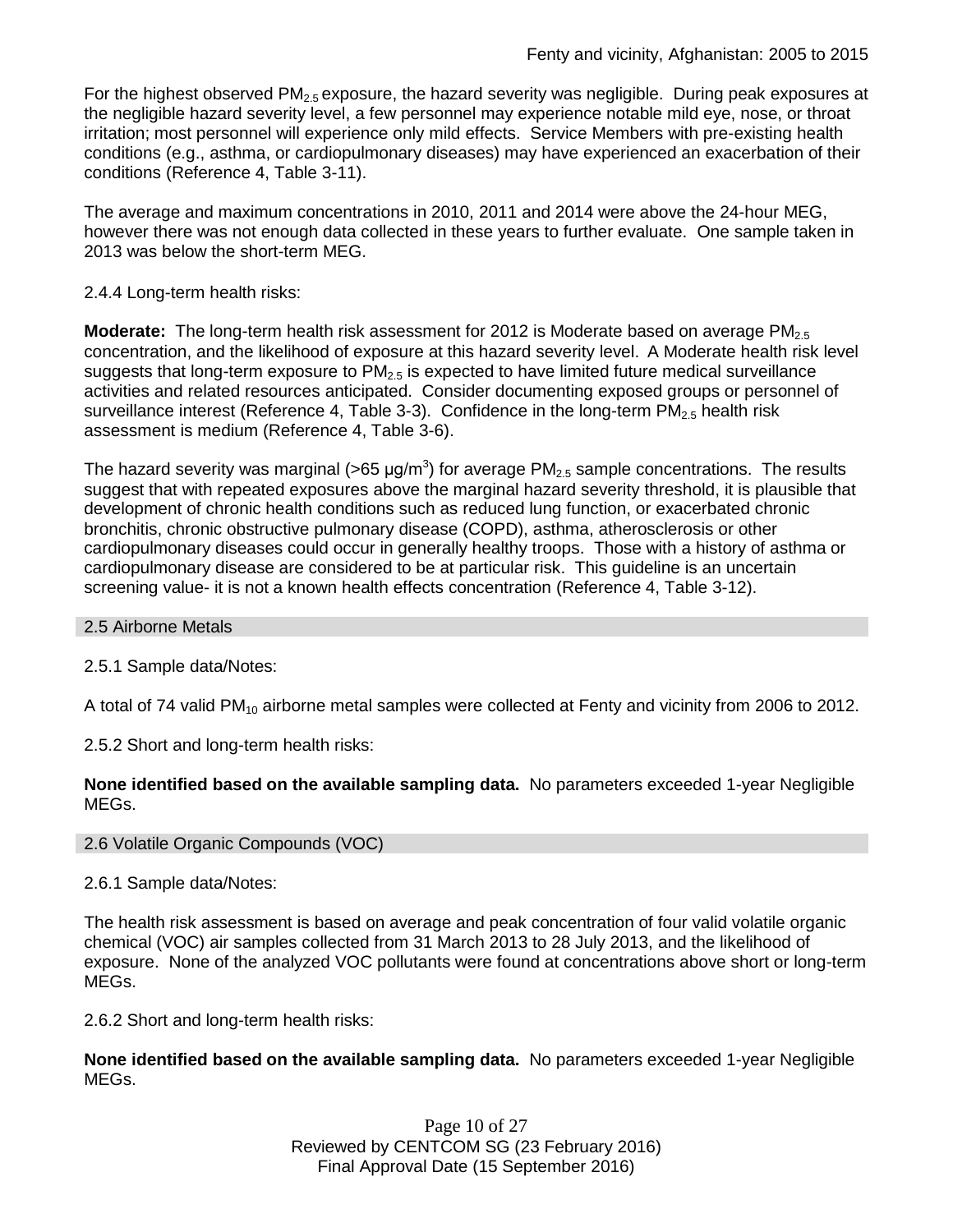### **3 Soil**

### 3.1 Site-Specific Sources Identified

3.2 Sample data/Notes:

A total of 52 valid surface soil samples were collected from 2 June 2005 through 31 December 2015, to assess OEH health risk to deployed personnel. The primary soil contamination exposure pathways are dermal contact and dust inhalation. Typical parameters analyzed for included semi volatile organic compounds (SVOCs), heavy metals, polychlorinated biphenyls (PCBs), pesticides, herbicides. If the contaminant was known or suspected, other parameters may have been analyzed for (i.e., total petroleum hydrocarbons (TPH) and polycyclic aromatic hydrocarbons (PAH) near fuel spills). For the risk assessment, personnel are assumed to remain at this location for 6 months to 1 year.

#### 3.3 Short-term health risk:

**Not an identified source of health risk**. Currently, sampling data for soil are not evaluated for short term (acute) health risks**.**

#### 3.4 Long-term health risk:

#### **None identified based on available sample data.** No parameters exceeded 1-year Negligible MEGs.

#### **4 Water**

In order to assess the health risk to U.S. personnel from exposure to water in theater, the APHC (Prov) identified the most probable exposure pathways. These are based on the administrative information provided on the field data sheets submitted with the samples taken over the time period being evaluated. It is assumed that 100% of all U.S. personnel at Fenty and vicinity were directly exposed to reverse osmosis water purification unit (ROWPU) treated, disinfected fresh bulk water, bottled water and untreated well water since these classifications of water were primarily used for personal hygiene, showering, cooking, and for use at vehicle wash racks. Field data sheets indicate that bottled water is the only approved source of drinking water.

#### 4.1 Drinking Water: Bottled or Packaged Water

#### 4.1.1 Site-Specific Sources Identified

There were multiple bottled water brands sampled at Fenty and Jalalabad. These samples included Nestle™, Viva™and Tanuf™ brands of bottled water.

#### 4.1.2 Sample data/Notes:

To assess the potential for adverse health effects to troops, the following assumptions were made about dose and duration: A conservative (protective) assumption was that personnel routinely ingested 5 L/day of bottled water for up to 365 days (1-year). It was further assumed that control measures were not used. A total of five valid bottled water samples were collected from 14 June 2006 to 31 August 2010.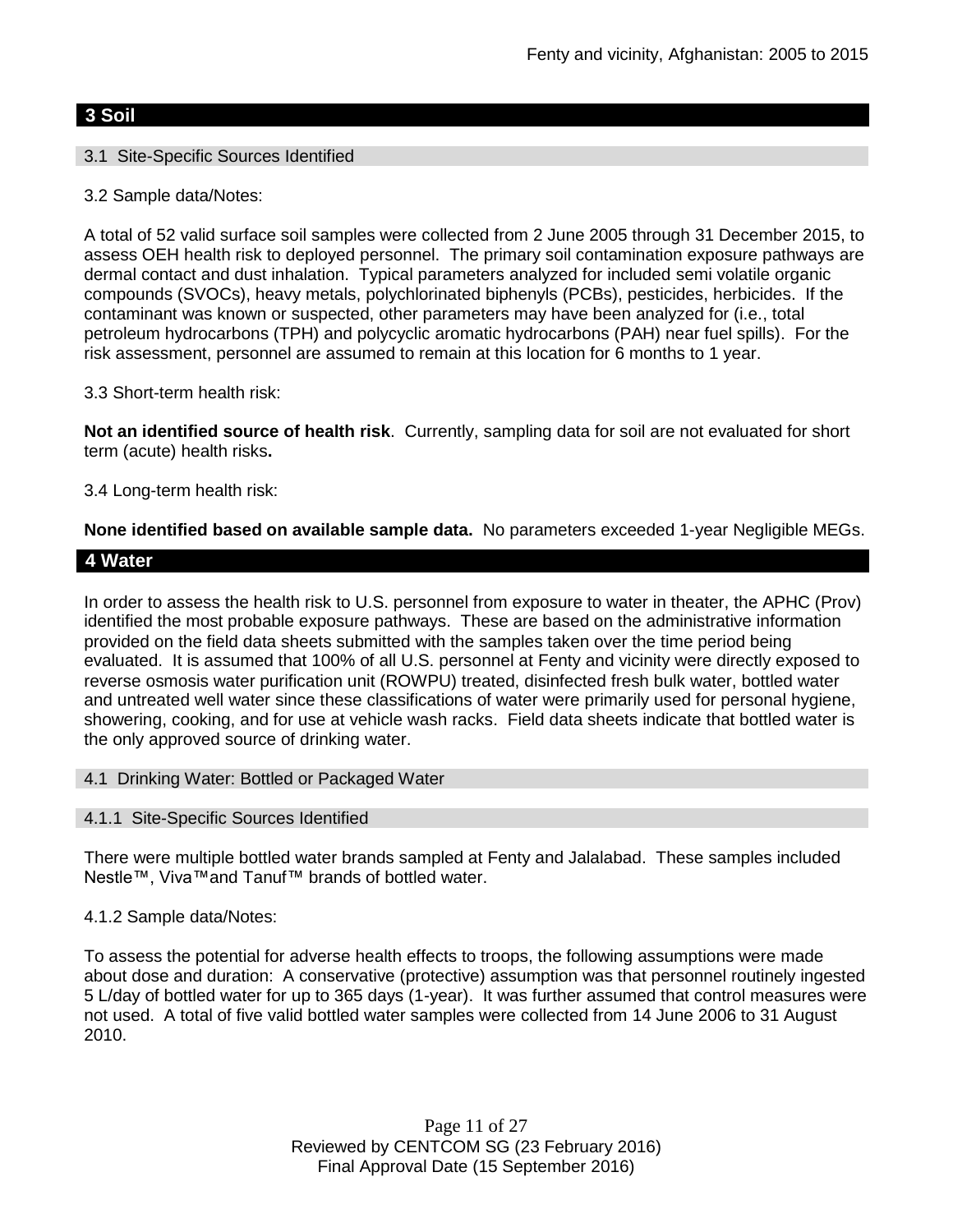#### 4.1.3 Short-term and long-term health risk:

**None identified based on available sample data.** All chemicals analyzed from the collected samples were below the short and long-term Negligible MEGs.

#### 4.2 Non-Drinking Water: Disinfected

#### 4.2.1 Site-Specific Sources Identified

Although the primary route of exposure for most microorganisms is ingestion of contaminated water, dermal exposure to some microorganisms, chemicals, and biologicals may also cause adverse health effects. Complete exposure pathways would include drinking, brushing teeth, personal hygiene, cooking, providing medical and dental care using a contaminated water supply or during dermal contact at vehicle or aircraft wash racks.

#### 4.2.2 Sample data/Notes:

To assess the potential for adverse health effects to troops the following assumptions were made about dose and duration: All U.S. personnel at this location were expected to remain at this site for approximately 1 year. A conservative (protective) assumption is that personnel routinely consumed less than 5 liters per day (L/day) of non-drinking water for up to 365 days (1-year). It is further assumed that control measures and/or personal protective equipment were not used. A total of 72 disinfected bulk and untreated water (Non-drinking) samples from 2006 to 2015 were evaluated for this health risk assessment.

4.2.3 Short-term health risks:

**None identified based on available sample data.** All chemicals analyzed from the collected samples were below the short-term Negligible MEGs.

4.2.4 Long-term health risks:

**Not enough data to evaluate.** One sample of 4-Chloro-2-methylphenoxyacetic acid was detected (0.097mg/L) above the long-term MEG (0.0175 mg/L) at Garcia in 2011. Being only one detected sample in a year, this was not enough data to further evaluate.

### **5 Military Unique**

5.1 Chemical Biological, Radiological Nuclear (CBRN) Weapons

No specific hazard sources were documented in the Defense Occupational and Environmental Health Readiness System (DOEHRS) or the Military Exposure Surveillance Library (MESL) from 2 June 2005 through 31 December 2015 (References 1 and 5).

5.2 Depleted Uranium (DU)

No specific hazard sources were documented in the DOEHRS or MESL from 2 June 2005 through 31 December 2015 (References 1 and 5).

5.3 Ionizing Radiation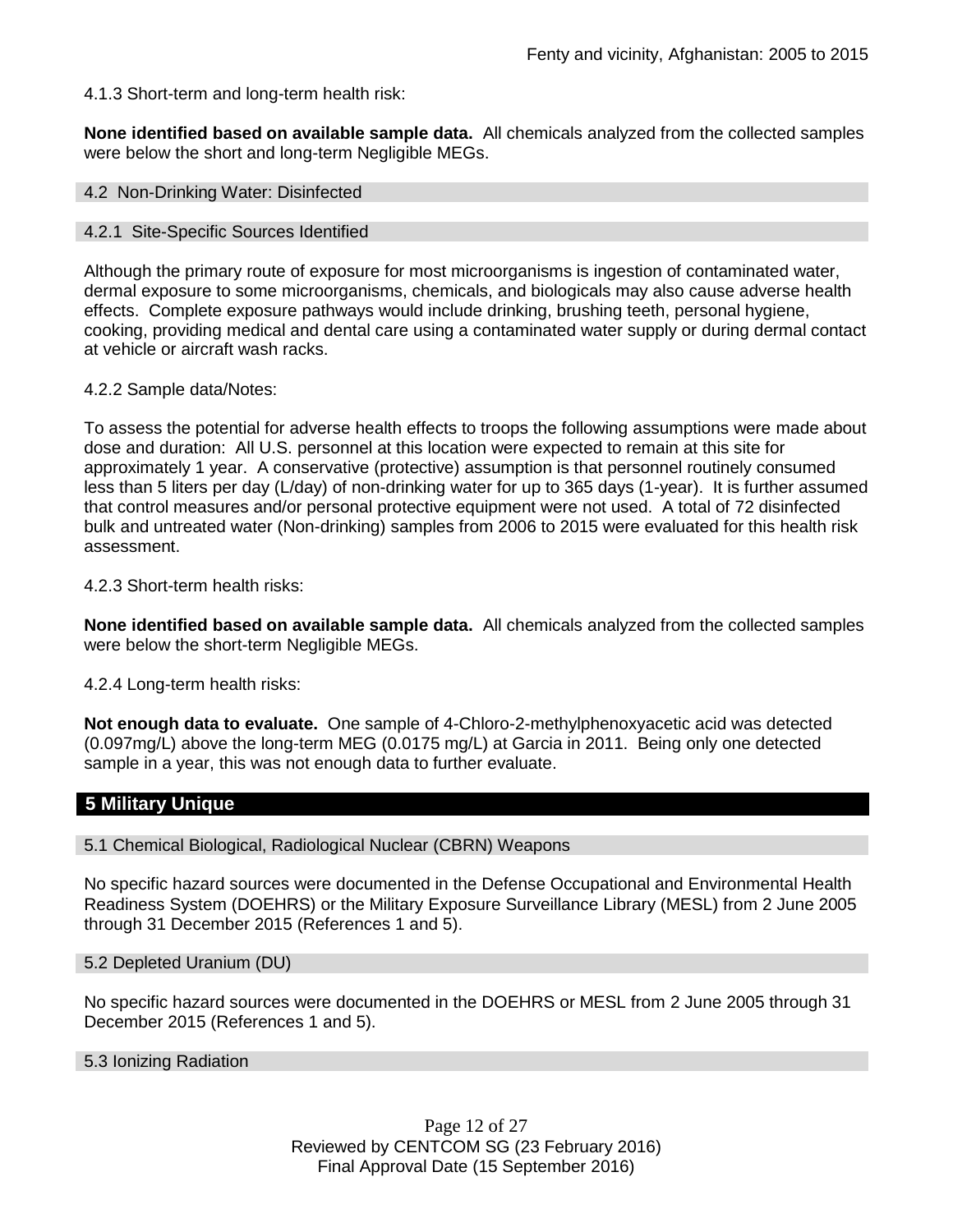No specific hazard sources were documented in the DOEHRS or MESL from 2 June 2005 through 31 December 2015 (References 1 and 5).

#### 5.4 Non-Ionizing Radiation

No specific hazard sources were documented in the DOEHRS or MESL from 2 June 2005 through 31 December 2015 (References 1 and 5).

#### **6 Endemic Diseases**

This document lists the endemic diseases reported in the region, its specific health risks and severity and general health information about the diseases. CENTCOM Modification (MOD) 12 (Reference 6) lists deployment requirements, to include immunizations and chemoprophylaxis, in effect during the timeframe of this POEMS.

#### 6.1 Foodborne and Waterborne Diseases

Foodborne and waterborne diseases in the area are transmitted through the consumption of local food and water. Local unapproved food and water sources (including ice) are heavily contaminated with pathogenic bacteria, parasites, and viruses to which most U.S. Service Members have little or no natural immunity. Effective host nation disease surveillance does not exist within the country. Only a small fraction of diseases are identified or reported in host nation personnel. Diarrheal diseases are expected to temporarily incapacitate a very high percentage of U.S. personnel within days if local food, water, or ice is consumed. Hepatitis A and typhoid fever infections typically cause prolonged illness in a smaller percentage of unvaccinated personnel. Vaccinations are required for DoD personnel and contractors. In addition, although not specifically assessed in this document, significant outbreaks of viral gastroenteritis (e.g., norovirus) and food poisoning (e.g., *Bacillus cereus*, *Clostridium perfringens*, *Staphylococcus*) may occur. Key disease risks are summarized below:

Mitigation strategies were in place and included consuming food and water from approved sources, vaccinations (when available), frequent hand washing and general sanitation practices.

6.1.1 Diarrheal diseases (bacteriological)

**High, mitigated to Low**: Diarrheal diseases are expected to temporarily incapacitate a very high percentage of personnel (potentially over 50% per month) within days if local food, water, or ice is consumed. Field conditions (including lack of hand washing and primitive sanitation) may facilitate person-to-person spread and epidemics. Typically mild disease treated in outpatient setting; recovery and return to duty in less than 72 hours with appropriate therapy. A small proportion of infections may require greater than 72 hours limited duty, or hospitalization.

6.1.2 Hepatitis A, typhoid/paratyphoid fever, and diarrhea-protozoal

**High, mitigated to Low**: Unmitigated health risk to U.S. personnel is high year round for hepatitis A and typhoid/paratyphoid fever, and Moderate for diarrhea-protozoal. Mitigation was in place to reduce the risks to low. Hepatitis A, typhoid/paratyphoid fever, and diarrhea-protozoal disease may cause prolonged illness in a small percentage of personnel (less than 1% per month). Although much rarer, other potential diseases in this area that are also considered a Moderate risk include: hepatitis E, diarrhea-cholera, and brucellosis.

6.1.3 Polio

Page 13 of 27 Reviewed by CENTCOM SG (23 February 2016) Final Approval Date (15 September 2016)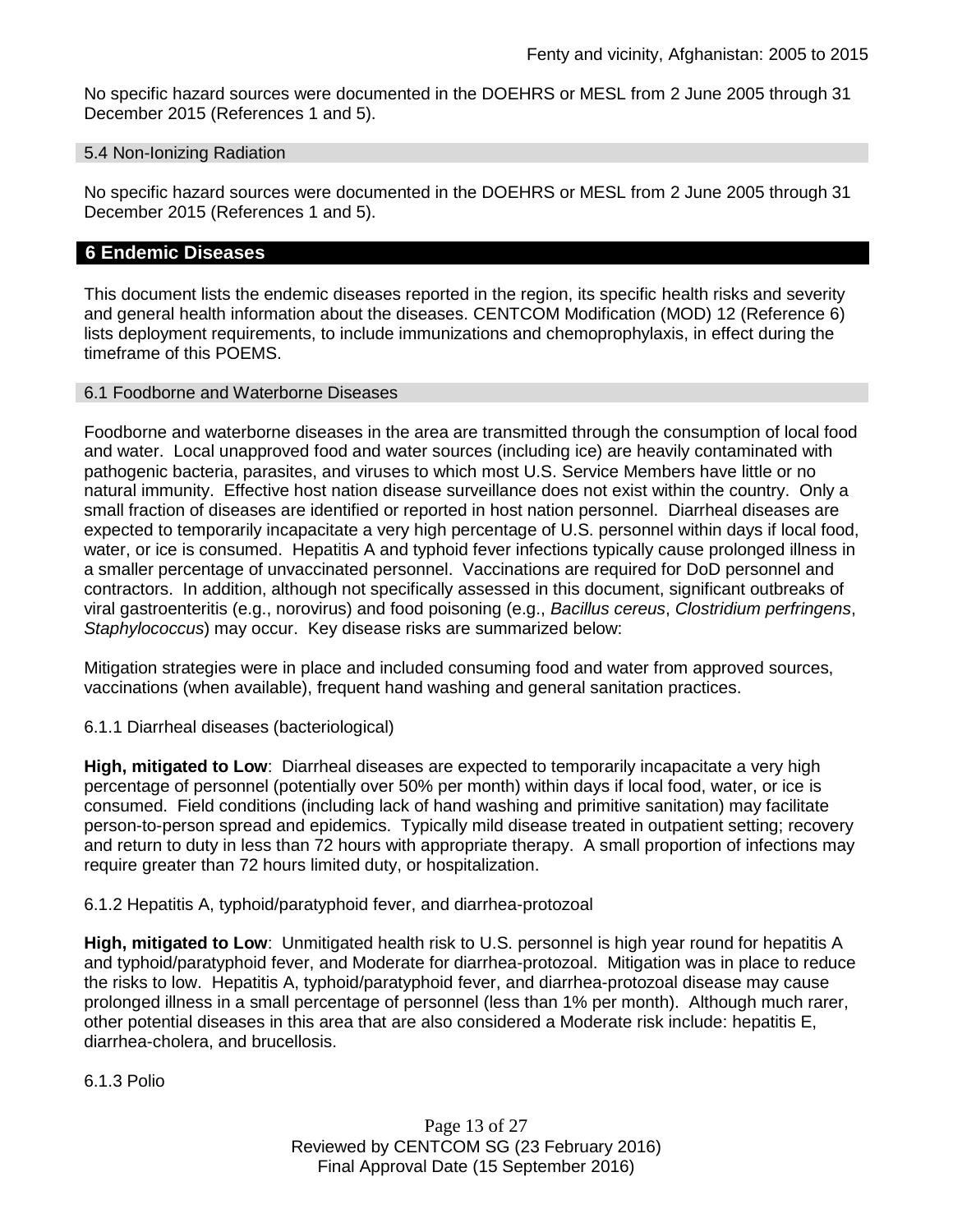**Low**: Potential health risk to U.S. personnel is Low. Despite a concerted global eradication campaign, poliovirus continues to affect children and adults in Afghanistan, Pakistan and some African countries. Polio is a highly infectious disease that invades the nervous system. The virus is transmitted by person-to-person, typically by hands, food or water contaminated with fecal matter or through direct contact with the infected person's saliva. An infected person may spread the virus to others immediately before and about 1 to 2 weeks after symptoms appear. The virus can live in an infected person's feces for many weeks. About 90% of people infected have no symptoms, and about 1% have a very severe illness leading to muscle weakness, difficulty breathing, paralysis, and sometimes death. People who do not have symptoms can still pass the virus to others and make them sick.

### 6.1.4 Short-term Health Risks:

**Low**: The overall unmitigated short-term risk associated with food borne and waterborne diseases are considered High (bacterial diarrhea, hepatitis A, typhoid/paratyphoid fever) to Moderate (diarrheacholera, diarrhea-protozoal, brucellosis, hepatitis E) to Low (polio) if local food or water is consumed. Preventive Medicine measures reduced the risk to Low. Confidence in the health risk estimate is high.

6.1.5 Long-term Health Risks:

### **None identified based on available data.**

### 6.2 Arthropod Vector-Borne Diseases

During the warmer months, the climate and ecological habitat support populations of arthropod vectors, including mosquitoes, ticks, mites, and sandflies. Significant disease transmission is sustained countrywide, including urban areas. Malaria, the major vector-borne health risk in Afghanistan, is capable of debilitating a high percentage of personnel for up to a week or more. Mitigation strategies were in place and included proper wear of treated uniforms, application of repellent to exposed skin, and use of bed nets and chemoprophylaxis (when applicable). Additional methods included the use of pesticides, reduction of pest/breeding habitats, and engineering controls.

### 6.2.1 Malaria

**High, mitigated to Low:** Potential unmitigated risk to U.S. personnel is High during warmer months (typically April through November) but reduced to low with mitigation measures. Malaria incidents are often associated with the presence of agriculture activity, including irrigation systems and standing water, which provide breeding habitats for vectors. A small number of cases may occur among personnel exposed to mosquito (Anopheles spp.) bites. Malaria incidents may cause debilitating febrile illness typically requiring 1 to 7 days of inpatient care, followed by return to duty. Severe cases may require intensive care or prolonged convalescence. Fenty and vicinity are extremely warm and consist of one of the lushest areas in AFG. This region has the longest arthropod activity due to the low elevation (warmer winters) and lush farmland around the FOBs. This area has the longest season in AFG that supports mosquitoes, over 10 months a year.

### 6.2.2 Leishmaniasis

**Moderate, mitigated to Low**: The disease risk is Moderate during the warmer months when sandflies are most prevalent, but reduced to low with mitigation measures. Leishmaniasis is transmitted by sand flies. There are two forms of the disease; cutaneous (acute form) and visceral (a more latent form of the disease). The leishmaniasis parasites may survive for years in infected individuals and this infection may go unrecognized by physicians in the U.S. when infections become symptomatic years later. Cutaneous infection is unlikely to be debilitating, though lesions may be disfiguring. Visceral

> Page 14 of 27 Reviewed by CENTCOM SG (23 February 2016) Final Approval Date (15 September 2016)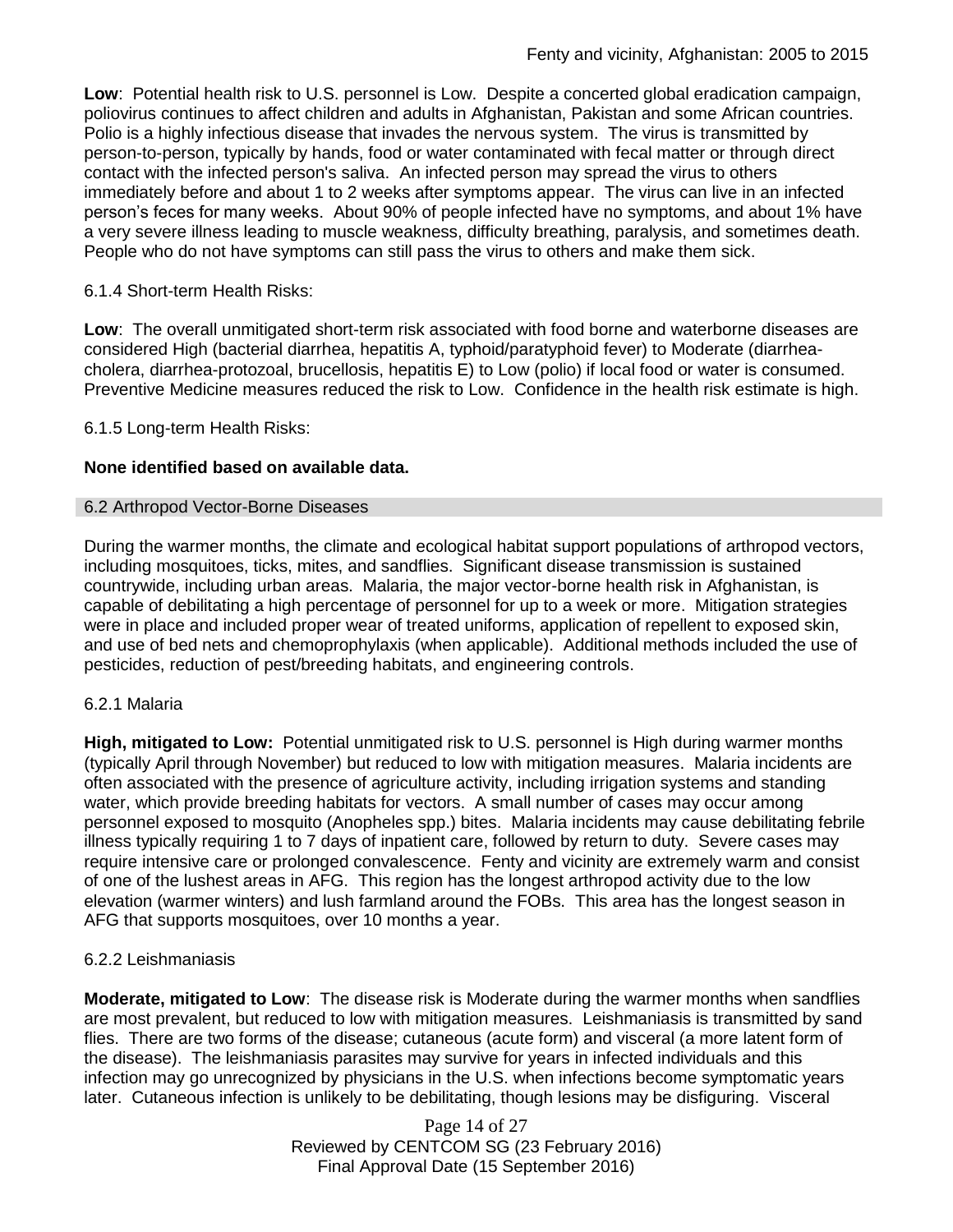leishmaniasis disease can cause severe febrile illness which typically requires hospitalization with convalescence over 7 days.

#### 6.2.3 Crimean-Congo hemorrhagic fever

**Moderate, mitigated to Low**: Unmitigated risk is moderate, but reduced to low with mitigation measures. Crimean-Congo hemorrhagic fever occurs in rare cases (less than 0.1% per month attack rate in indigenous personnel) and is transmitted by tick bites or occupational contact with blood or secretions from infected animals. The disease typically requires intensive care with fatality rates from 5% to 50%.

#### 6.2.4 Sandfly fever

**Moderate, mitigated to Low**: Sandfly fever has a Moderate risk with potential disease rates from 1% to 10% per month under worst case conditions. Mitigation measures reduced the risk to low. The disease is transmitted by sandflies and occurs more commonly in children though adults are still at risk. Sandfly fever disease typically resulted in debilitating febrile illness requiring 1 to 7 days of supportive care followed by return to duty.

#### 6.2.5 Plague

**Low:** Potential health risk to U.S. personnel is Low year round. Bubonic plague typically occurred as sporadic cases among people who come in contact with wild rodents and their fleas during work, hunting, or camping activities. Outbreaks of human plague are rare and typically occur in crowded urban settings associated with large increases in infected commensal rats (*Rattus rattus*) and their flea populations. Some untreated cases of bubonic plague may develop into secondary pneumonic plague. Respiratory transmission of pneumonic plague is rare but has the potential to cause significant outbreaks. Close contact is usually required for transmission. In situations where respiratory transmission of plague is suspected, weaponized agent must be considered. Extremely rare cases (less than 0.01% per month attack rate) could occur. Incidence could result in potentially severe illness which may require more than 7 days of hospitalization and convalescence.

### 6.2.6 Typhus-miteborne (scrub typhus**)**

**Moderate, mitigated to Low:** Potential health risk to U.S. personnel is Moderate during warmer months (typically March through November) when vector activity is highest. Mitigation measures reduced the risk to low. Mite-borne typhus is a significant cause of febrile illness in local populations with rural exposures in areas where the disease is endemic. Large outbreaks have occurred when non-indigenous personnel such as military forces enter areas with established local transmission. The disease is transmitted by the larval stage of trombiculid mites (chiggers), which are typically found in areas of grassy or scrubby vegetation, often in areas which have undergone clearing and regrowth. Habitats may include sandy beaches, mountain deserts, cultivated rice fields, and rain forests. Although data are insufficient to assess potential disease rates, attack rates can be very high (over 50%) in groups of personnel exposed to heavily infected "mite islands" in focal areas. The disease can cause debilitating febrile illness typically requiring 1 to 7 days of inpatient care, followed by return to duty.

#### 6.2.7 West Nile fever

**Low**: West Nile fever is present. The disease is maintained by the bird population and transmitted to humans via mosquito vector. Typically, infections in young, healthy adults were asymptomatic although

> Page 15 of 27 Reviewed by CENTCOM SG (23 February 2016) Final Approval Date (15 September 2016)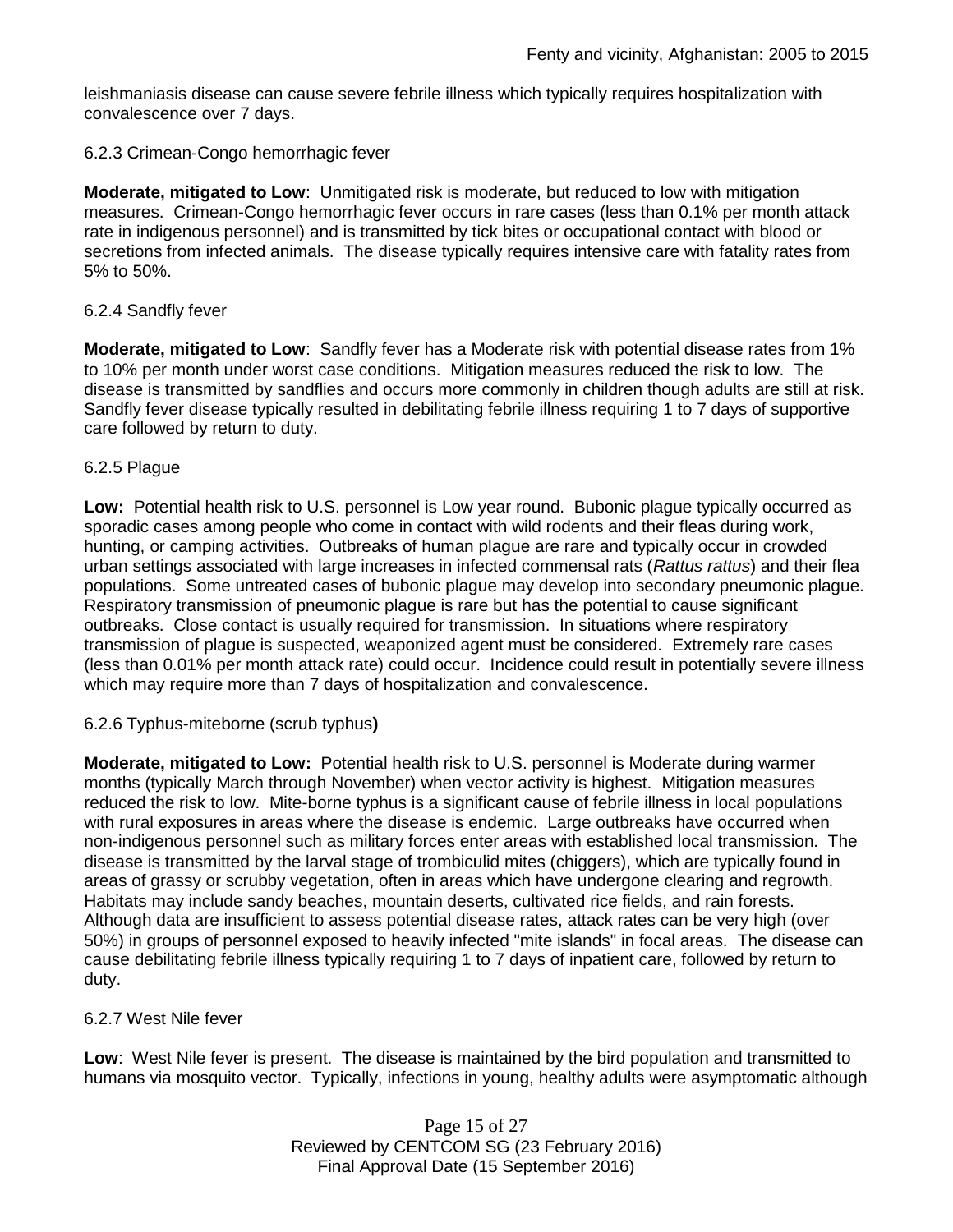fever, headache, tiredness, body aches (occasionally with a skin rash on trunk of body), and swollen lymph glands can occurred. This disease is associated with a low risk estimate.

6.2.8 Short-term health risks:

**Low:** The unmitigated health risk estimate is High for malaria (infection rate of less than 1% per month), Moderate for leishmaniasis-cutaneous (acute), Crimean-Congo hemorrhagic fever, sandfly fever, typhus-miteborne; and Low for, the plague and West Nile fever. Health risk is reduced to low by proper wear of the uniform, application of repellent to exposed skin, and appropriate chemoprophylaxis. Confidence in health risk estimate was high.

6.2.9 Long-term health risks:

**Low:** The unmitigated risk is moderate for leishmaniasis-visceral (chronic). Risk is reduced to Low by proper wear of the uniform and application of repellent to exposed skin. Confidence in the risk estimate is high.

### 6.3 Water Contact Diseases

Operations or activities that involve extensive water contact may result in personnel being temporarily debilitated with leptospirosis in some locations. Leptospirosis health risk typically increases during flooding. In addition, although not specifically assessed in this document, bodies of surface water are likely to be contaminated with human and animal waste. Activities such as wading or swimming may result in exposures to enteric diseases such as diarrhea and hepatitis via incidental ingestion of water. Prolonged water contact also may lead to the development of a variety of potentially debilitating skin conditions such as bacterial or fungal dermatitis. Mitigation strategies were in place and included avoiding water contact and recreational water activities, proper wear of uniform (especially footwear), and protective coverings for cuts/abraded skin.

### 6.3.1 Leptospirosis

**Moderate, mitigated to Low**: Human infections occur seasonally (typically April through November) through exposure to water or soil contaminated by infected animals and is associated with wading, and swimming in contaminated, untreated open water. The occurrence of flooding after heavy rainfall facilitates the spread of the organism because as water saturates the environment *Leptospira* present in the soil passes directly into surface waters. *Leptospira* can enter the body through cut or abraded skin, mucous membranes, and conjunctivae. Infection may also occur from ingestion of contaminated water. The acute, generalized illness associated with infection may mimic other tropical diseases (for example, dengue fever, malaria, and typhus), and common symptoms include fever, chills, myalgia, nausea, diarrhea, cough, and conjunctival suffusion. Manifestations of severe disease can include jaundice, renal failure, hemorrhage, pneumonitis, and hemodynamic collapse. Recreational activities involving extensive water contact may result in personnel being temporarily debilitated with leptospirosis. Incidence could result in debilitating febrile illness typically requiring 1 to 7 days of inpatient care, followed by return to duty; some cases may require prolonged convalescence. This disease is associated with a Moderate health risk estimate.

6.3.2 Short-term health risks:

**Low:** Unmitigated Health risk of leptospirosis is Moderate during warmer months. Mitigation measures reduce the risk to Low. Confidence in the health risk estimate is high.

6.3.3 Long-term health risks:

Page 16 of 27 Reviewed by CENTCOM SG (23 February 2016) Final Approval Date (15 September 2016)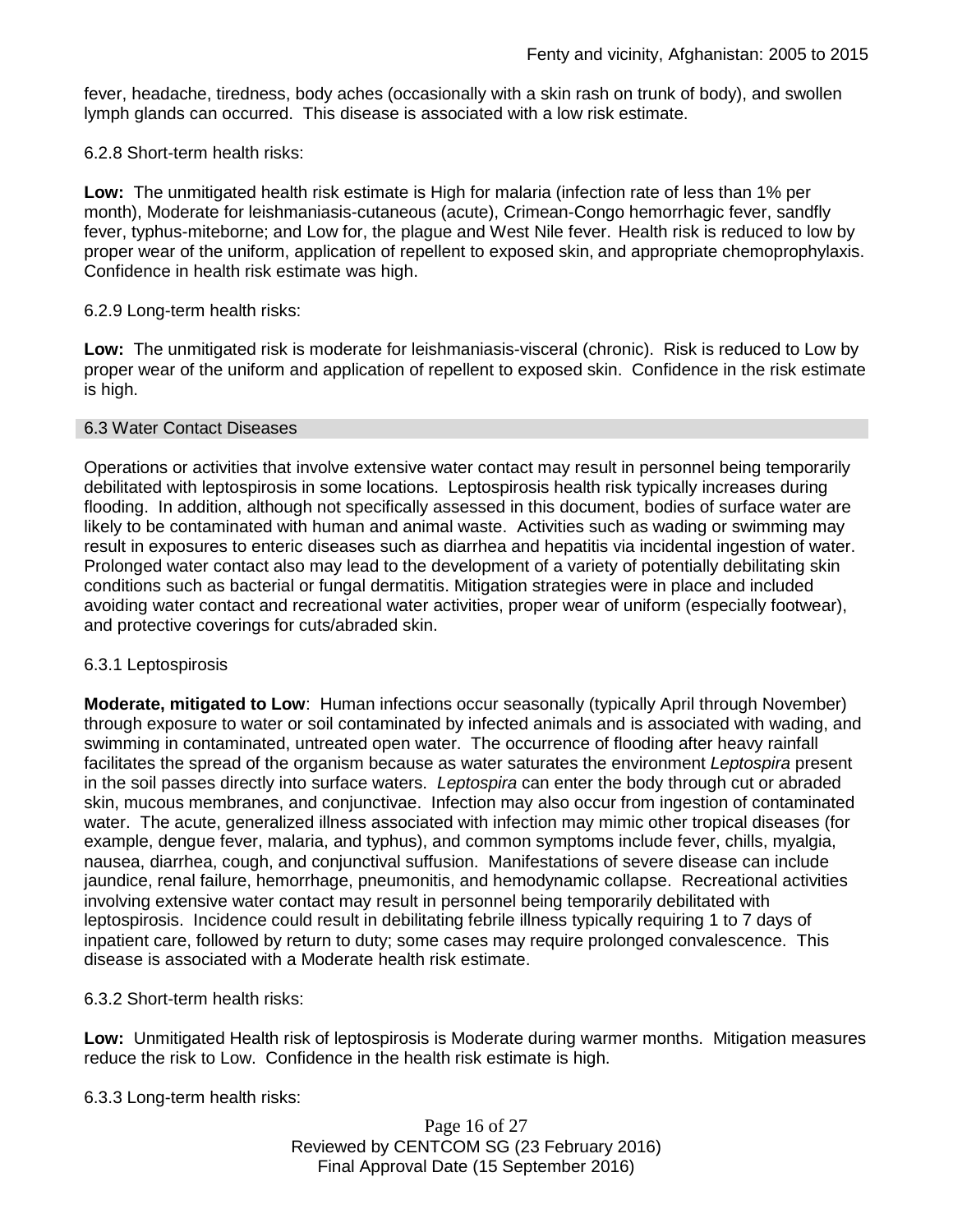### **None identified based on available data.**

#### 6.4 Respiratory Diseases

Although not specifically assessed in this document, deployed U.S. forces may be exposed to a wide variety of common respiratory infections in the local population. These include influenza, pertussis, viral upper respiratory infections, viral and bacterial pneumonia, and others. The U.S. military populations living in close-quarter conditions are at risk for substantial person-to-person spread of respiratory pathogens. Influenza is of particular concern because of its ability to debilitate large numbers of unvaccinated personnel for several days. Mitigation strategies were in place and included routine medical screenings, vaccination, enforcing minimum space allocation in housing units, implementing head-to-toe sleeping in crowded housing units, implementation of proper personal protective equipment (PPE) when necessary for healthcare providers and detention facility personnel.

### 6.4.1 Tuberculosis (TB)

**Moderate, mitigated to Low:** Potential health risk to U.S. personnel is Moderate, mitigated to Low, year round. Transmission typically requires close and prolonged contact with an active case of pulmonary or laryngeal TB, although it also can occur with more incidental contact. Individuals with prolonged indoor exposure to the local population are at increased risk for latent TB infection. Additional mitigation included active case isolation in negative pressure rooms, where available; however, they were not available at Fenty and vicinity.

### 6.4.2 Meningococcal meningitis

**Low:** Meningococcal meningitis poses a Low risk and is transmitted from person to person through droplets of respiratory or throat secretions. Close and prolonged contact facilitates the spread of this disease. Meningococcal meningitis is potentially a very severe disease typically requiring intensive care; fatalities may occur in 5-15% of cases.

6.4.3 Short-term health risks:

**Low:** Moderate (TB) to Low (for meningococcal meningitis). Overall risk was reduced to Low with mitigation measures. Confidence in the health risk estimate is high.

6.4.4 Long-term health risks:

**None identified based on available data.** Tuberculosis is evaluated as part of the post deployment health assessment (PDHA). A TB skin test is required post-deployment if potentially exposed and is based upon individual service policies.

### 6.5 Animal Contact Diseases

#### 6.5.1 Rabies

**Moderate, mitigated to Low:** Rabies posed a year-round moderate risk. Occurrence in local animals was well above U.S. levels due to the lack of organized control programs. Dogs are the primary reservoir of rabies in Afghanistan, and a frequent source of human exposure. Rabies is transmitted by exposure to the virus-laden saliva of an infected animal, typically through bites, but could occur from scratches contaminated with the saliva. A U.S. Army Soldier deployed to Afghanistan from May 2010 to May 2011 died of rabies in New York on 31 August 2011 (Reference 7). Laboratory results indicated

> Page 17 of 27 Reviewed by CENTCOM SG (23 February 2016) Final Approval Date (15 September 2016)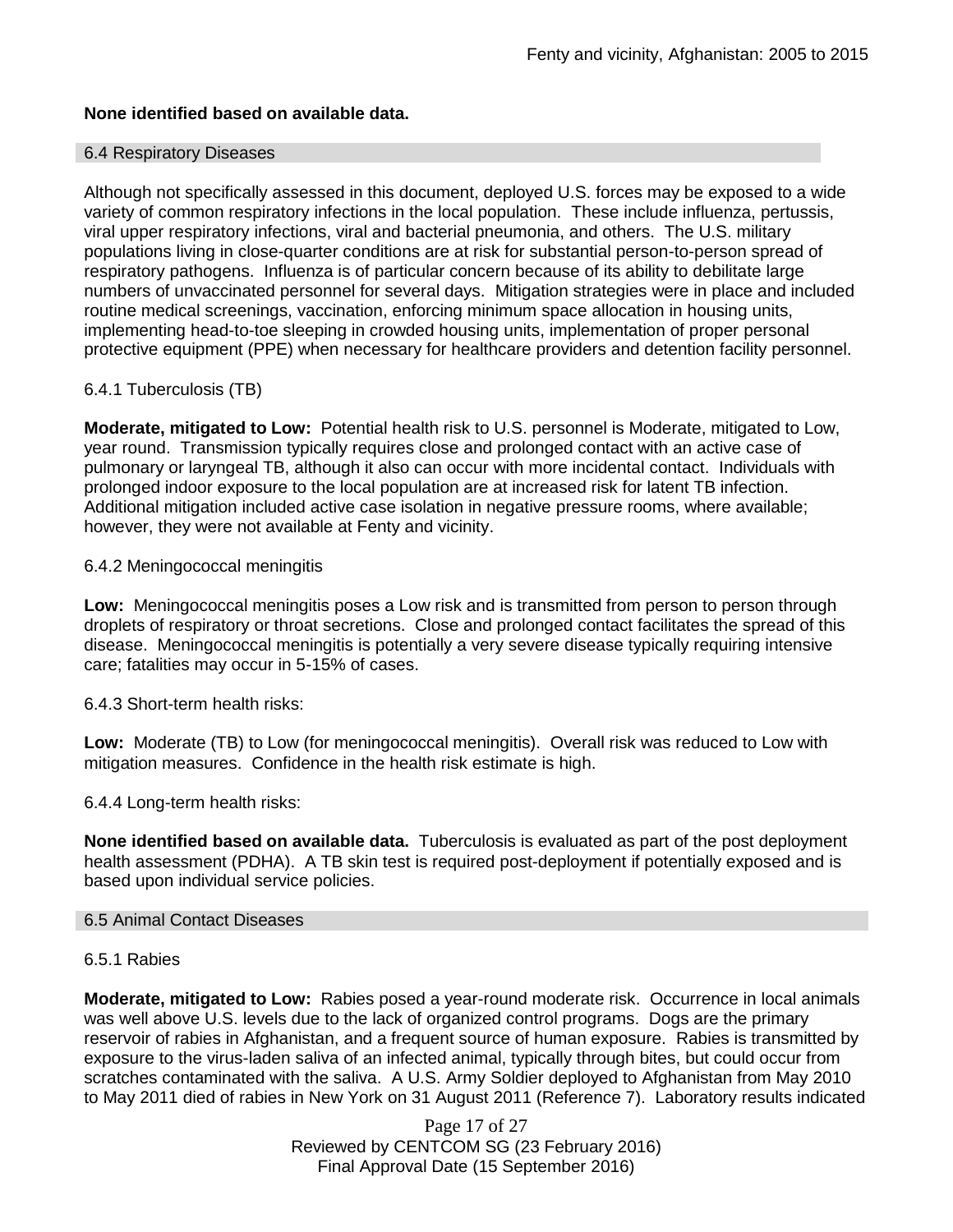the Soldier was infected from contact with a dog while deployed. Although the vast majority (>99%) of persons who develop rabies disease will do so within a year after a risk exposure, there have been rare reports of individuals presenting with rabies disease up to six years or more after their last known risk exposure. Mitigation strategies included command emphasis of CENTCOM GO 1B, reduction of animal habitats, active pest management programs, and timely treatment of feral animal scratches/bites.

### 6.5.2 Anthrax

**Low:** Anthrax cases are rare in indigenous personnel, and pose a Low risk to U.S. personnel. Anthrax is a naturally occurring infection; cutaneous anthrax is transmitted by direct contact with infected animals or carcasses, including hides. Eating undercooked infected meat may result in contracting gastrointestinal anthrax. Pulmonary anthrax is contracted through inhalation of spores and is extremely rare. Mitigation measures included consuming approved food sources, proper food preparation and cooking temperatures, avoidance of animals and farms, dust abatement when working in these areas, vaccinations, and proper PPE for personnel working with animals.

### 6.5.3 Q-Fever

**Moderate, mitigated to Low:** Potential health risk to U.S. personnel is Moderate, but mitigated to Low, year round. Rare cases are possible among personnel exposed to aerosols from infected animals, with clusters of cases possible in some situations. Significant outbreaks (affecting 1-50%) can occur in personnel with heavy exposure to barnyards or other areas where animals are kept. Unpasteurized milk may also transmit infection. The primary route of exposure is respiratory, with an infectious dose as low as a single organism. Incidence could result in debilitating febrile illness, sometimes presenting as pneumonia, typically requiring 1 to 7 days of inpatient care followed by return to duty. Mitigation strategies in place as listed in paragraph 6.5.2 except for vaccinations.

### 6.5.4 H5N1 avian influenza

**Low:** Potential health risk to U.S. personnel is Low. Although H5N1 avian influenza (AI) is easily transmitted among birds, bird-to-human transmission is extremely inefficient. Human-to-human transmission appears to be exceedingly rare, even with relatively close contact. Extremely rare cases (less than 0.01% per month attack rate) could occur. Incidence could result in very severe illness with fatality rate higher than 50 percent in symptomatic cases. Mitigation strategies included avoidance of birds/poultry and proper cooking temperatures for poultry products.

6.5.5 Short-term health risks:

**Low:** The short-term unmitigated risk is Moderate for rabies, and Q-fever, to Low for anthrax, and H5N1 avian influenza. Mitigation measures reduced the overall risk to Low.Confidence in risk estimate is high.

6.5.6 Long-term health risks:

**Low:** A Low long term risk exists for rabies because, in rare cases, the incubation period for rabies can be several years.

### **7 Venomous Animal/Insect**

All information was taken directly from the Armed Forces Pest Management Board (Reference 8) and the Clinical Toxicology Resources web site from the University of Adelaide, Australia (Reference 9).

> Page 18 of 27 Reviewed by CENTCOM SG (23 February 2016) Final Approval Date (15 September 2016)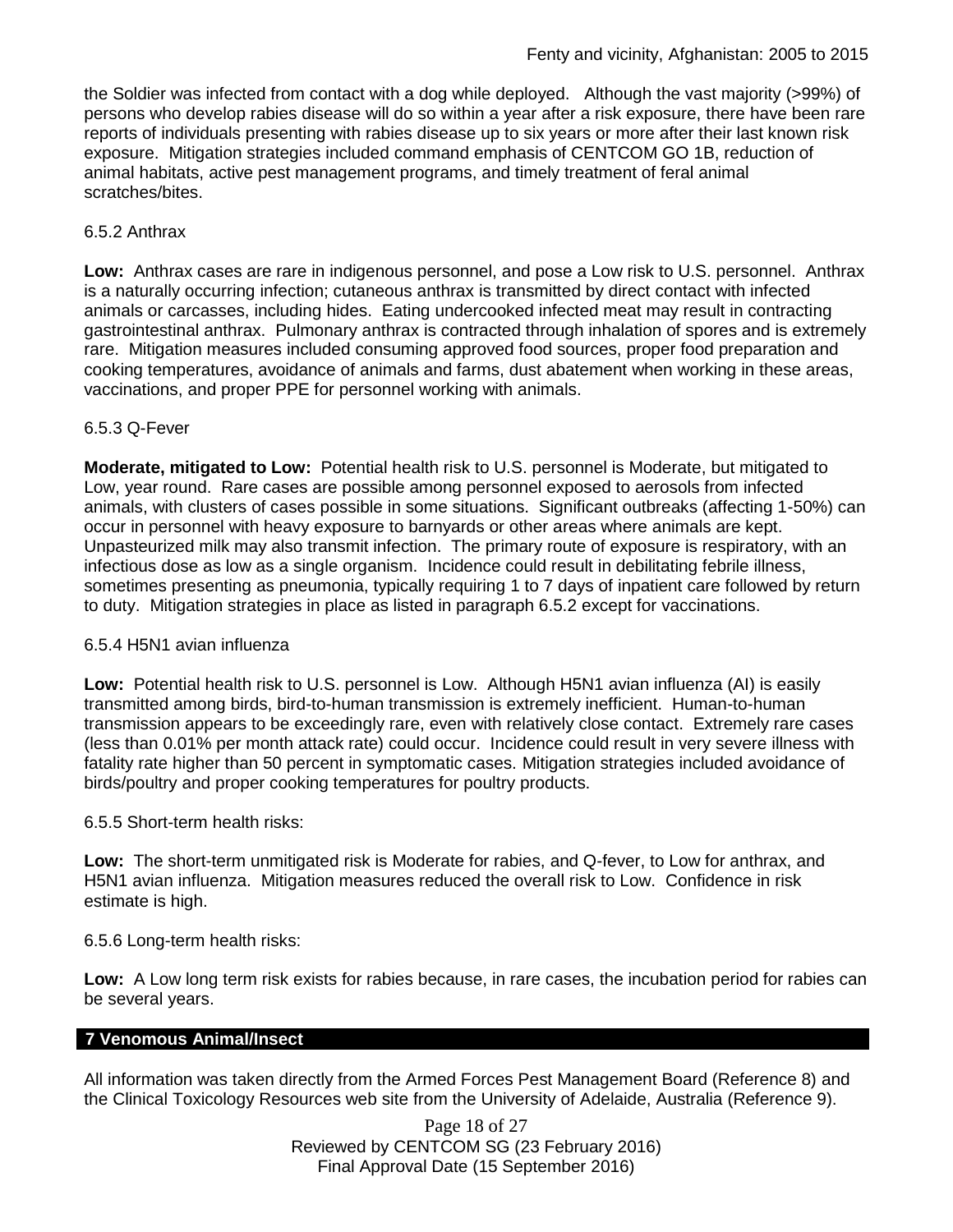The species listed below have home ranges that overlap the location of Fenty and vicinity, and may present a health risk if they are encountered by personnel. See Section 9 for more information about pesticides and pest control measures.

### 7.1 Spiders

 *Latrodectus dahlia* (widow spider): Severe envenoming possible, potentially lethal. However, venom effects are mostly minor and even significant envenoming is unlikely to be lethal.

### 7.2 Scorpions

 *Androctonus amoreuxi* and *Androctonus baluchicus*: Severe envenoming possible, potentially lethal. Severe envenoming may produce direct or indirect cardio toxicity, with cardiac arrhythmias, cardiac failure. Hypovolaemic hypotension possible in severe cases due to fluid loss through vomiting and sweating.

 *Compsobuthus rugosulus, Mesobuthus caucasicus, Mesobuthus eupeus, Mesobuthus macmahoni, Orthochirus afghanus*, *Orthochirus bicolor*, *Orthochirus jalalabadensis, Orthochirus pallidus, Orthochirus samrchelsis* and *Orthochirus scrobiculosus*: There are a number of dangerous Buthid scorpions, but there are also some known to cause minimal effects only. Without clinical data it is unclear where these species fit within that spectrum.

 *Hottentotta alticola* and *Hottentotta saulcyi*: Moderate envenoming possible but unlikely to prove lethal. Stings by these scorpions are likely to cause only short lived local effects, such as pain, without systemic effects.

 *Scorpiops afghanus*: Mild envenoming only, not likely to prove lethal. Stings by these scorpions are likely to cause only short lived local effects, such as pain, without systemic effects.

### 7.3 Snakes

 *Gloydius halys* (Haly's Pit Viper): Severe envenoming possible, potentially lethal. Bites may cause moderate to severe coagulopathy and haemorrhagins causing extensive bleeding.

 *Macrovipera lebetina obtuse* (Levantine Viper) and *Macrovipera lebetina turanica* (Levantine Viper): Severe envenoming possible, potentially lethal. Bites may cause mild to severe local effects, shock & coagulopathy.

### 7.4 Short-term health risk:

**Low:** If encountered, effects of venom vary with species from mild localized swelling (e.g. widow spider) to potentially lethal effects (e.g., Haly's Pit Viper). See effects of venom above. Mitigation strategies included avoiding contact, proper wear of uniform (especially footwear), and timely medical treatment. Confidence in the health risk estimate is low (Reference 4, Table 3-6).

7.5 Long-term health risk:

### **None identified.**

# **8 Heat/Cold Stress**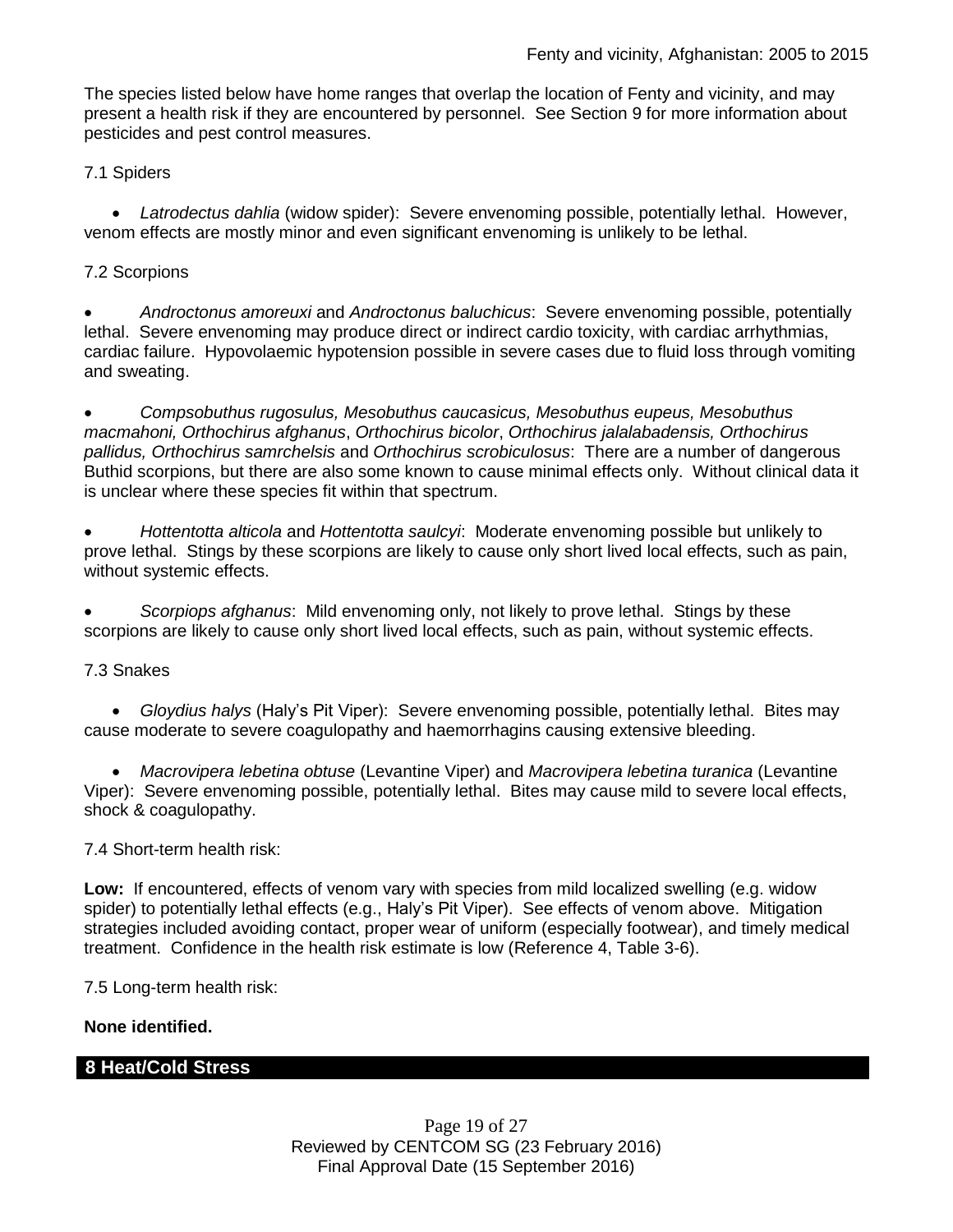### 8.1 Heat

Summer (June - September) monthly mean daily maximum temperatures range from 83 °F to 92 degrees Fahrenheit (°F) with an average temperature of 88 °F based on historical climatological data from the U.S. Air Force Combat Climatology Center, 14<sup>th</sup> Weather Squadron. The risk of heat stress/injury based on average monthly peak temperatures alone is low (< 78 °F) from November to March, high (82-87.9 °F) in April and October, and extremely high ( $\geq 88^\circ$ F) from May to September. However, work intensity and clothing/equipment worn pose greater health risk of heat stress/injury than environmental factors alone (Reference 10). Managing risk of hot weather operations included monitoring work/rest periods, proper hydration, and taking individual risk factors (e.g., acclimation, weight, and physical conditioning) into consideration. Risk of heat stress/injury was reduced with preventive measures

#### 8.1.1 Short-term health risk:

**Low to High, mitigated to Low to Moderate:** The risk of heat injury was reduced to low through preventive measures such as work/rest cycles, proper hydration and nutrition, and monitoring Wet Bulb Globe Temperature (WBGT). Risk of heat injury in unacclimatized or susceptible populations (older, previous history of heat injury, poor physical condition, underlying medical/health conditions), and those under operational constraints (equipment, PPE, vehicles) is Extremely High from May to September, High in April and October, and Low from November to March. Confidence in the health risk estimate is low (Reference 4, Table 3-6).

#### 8.1.2 Long-term health risk:

**Low:** The long-term risk is Low. However, the risk may be greater for certain susceptible persons– those older (i.e., greater than 45 years), in lesser physical shape, or with underlying medical/health conditions. Long-term health implications from heat injuries are rare but may occur, especially from more serious injuries such as heat stroke. It is possible that high heat in conjunction with various chemical exposures may increase long-term health risks, though specific scientific evidence is not conclusive. Confidence in these risk estimates is medium (Reference 4, Table 3-6).

#### 8.2 Cold

### 8.2.1 Short-term health risks:

Winter (December - March) mean daily minimum temperatures range from 32 °F to 50 °F with an average temperature of 43 °F based on historical climatological data from the U.S. Air Force Combat Climatology Center, 14<sup>th</sup> Weather Squadron. Because even on warm days a significant drop in temperature after sunset by as much as 40 °F can occur, there is a risk of cold stress/injury from November – March. The risk assessment for Non-Freezing Cold Injuries (NFCI), such as chilblain, trench foot, and hypothermia, is Low based on historical temperature and precipitation data. Frostbite is unlikely to occur because temperatures rarely drop below freezing. However, personnel may encounter significantly lower temperatures during field operations at higher altitudes. As with heat stress/injuries, cold stress/injuries are largely dependent on operational and individual factors instead of environmental factors alone (Reference 10).

**Low:** The health risk of cold injury is Low. Confidence in the health risk estimate is medium.

8.2.2 Long-term health risk:

**Low:** The health risk of cold injury is Low. Confidence in the health risk estimate is high.

Page 20 of 27 Reviewed by CENTCOM SG (23 February 2016) Final Approval Date (15 September 2016)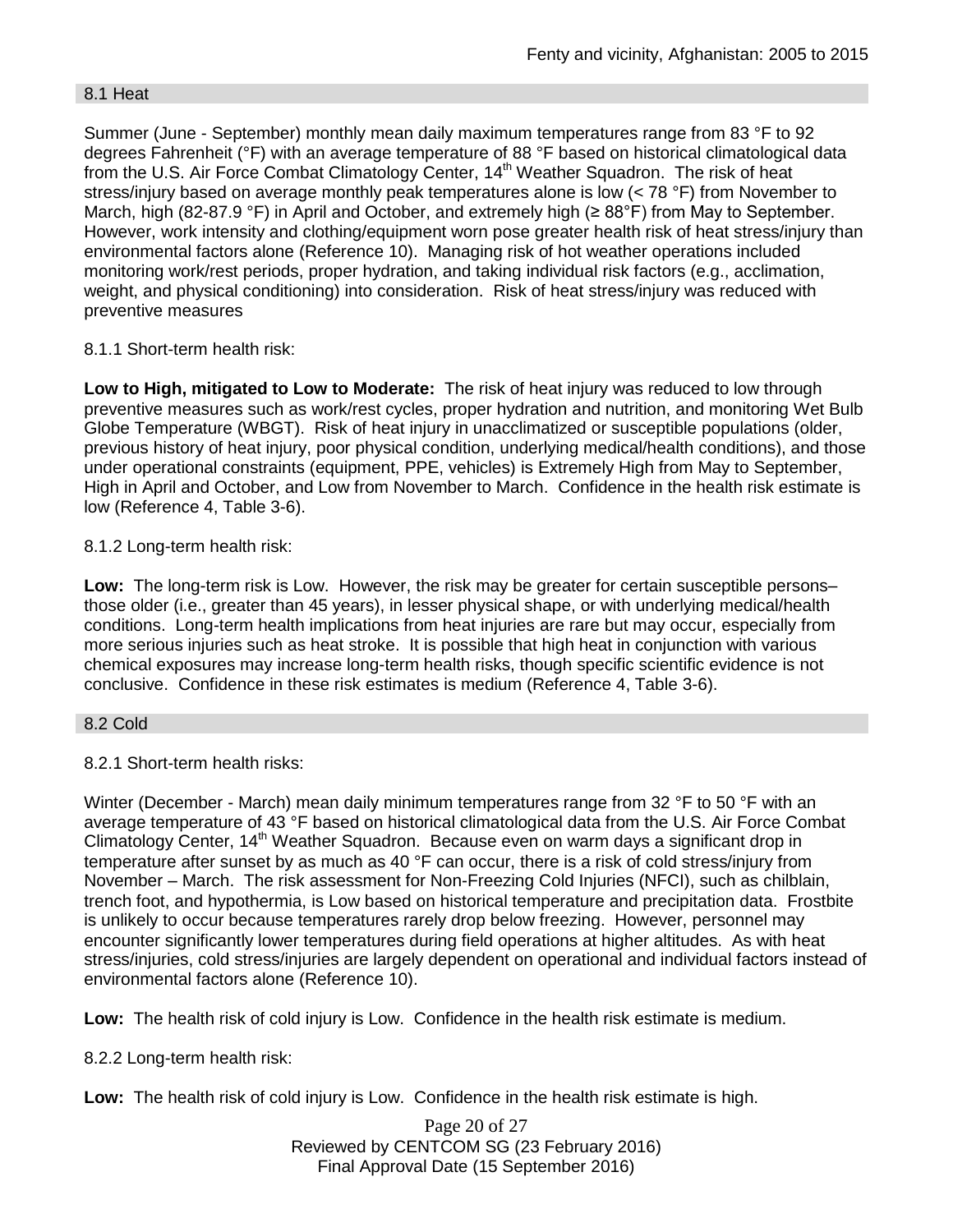### **9 Noise**

#### 9.1 Continuous

No specific hazard sources were documented in the DOEHRS or MESL from 2 June 2005 through 31 December 2015. Generators and flight lines were mentioned to be the noise sources, but were mitigated by establishing walls, setting distance, and use of PPE.

9.1.1 Short and long-term health risks:

#### **Not evaluated**

#### 9.2 Impulse

No specific hazard sources were documented in the DOEHRS or MESL from 2 June 2005 through 31 December 2015.

9.2.1 Short-term and Long-term health risks:

#### **Not evaluated**.

### **10 Unique Incidents/Concerns**

#### 10.1 Potential environmental contamination sources

DoD personnel are exposed to various chemical, physical, ergonomic, and biological hazards in the course of performing their mission. These types of hazards depend on the mission of the unit and the operations and tasks which the personnel are required to perform to complete their mission. The health risk associated with these hazards depends on a number of elements including what materials are used, how long the exposure last, what is done to the material, the environment where the task or operation is performed, and what controls are used. The hazards can include exposures to heavy metal particulates (e.g., lead, cadmium, manganese, chromium, and iron oxide), solvents, fuels, oils, and gases (e.g., carbon monoxide, carbon dioxide, oxides of nitrogen, and oxides of sulfur). Most of these exposures occur when performing maintenance task such as painting, grinding, welding, engine repair, or movement through contaminated areas. Exposures to these occupational hazards can occur through inhalation (air), skin contact, or ingestion; however exposures through air are generally associated with the highest health risk.

#### 10.2 Waste Sites/Waste Disposal

No specific hazard sources were documented in the DOEHRS or MESL from 2 June 2005 through 31 December 2015. OEHSA reports dated in June 2012 indicated that the regulated medical waste and solid wastes from residential lodging and dining facility operations at Fenty and Finley-Shields were trucked to incinerators by local nationals. The debris from dining facility operations at Hughie was trucked off the base to unreported disposal locations.

10.2.1 Short-term health risks:

**Low:** The health risk of waste disposal is Low. Confidence in the health risk estimate is low.

10.2.2 Long-term health risk:

Page 21 of 27 Reviewed by CENTCOM SG (23 February 2016) Final Approval Date (15 September 2016)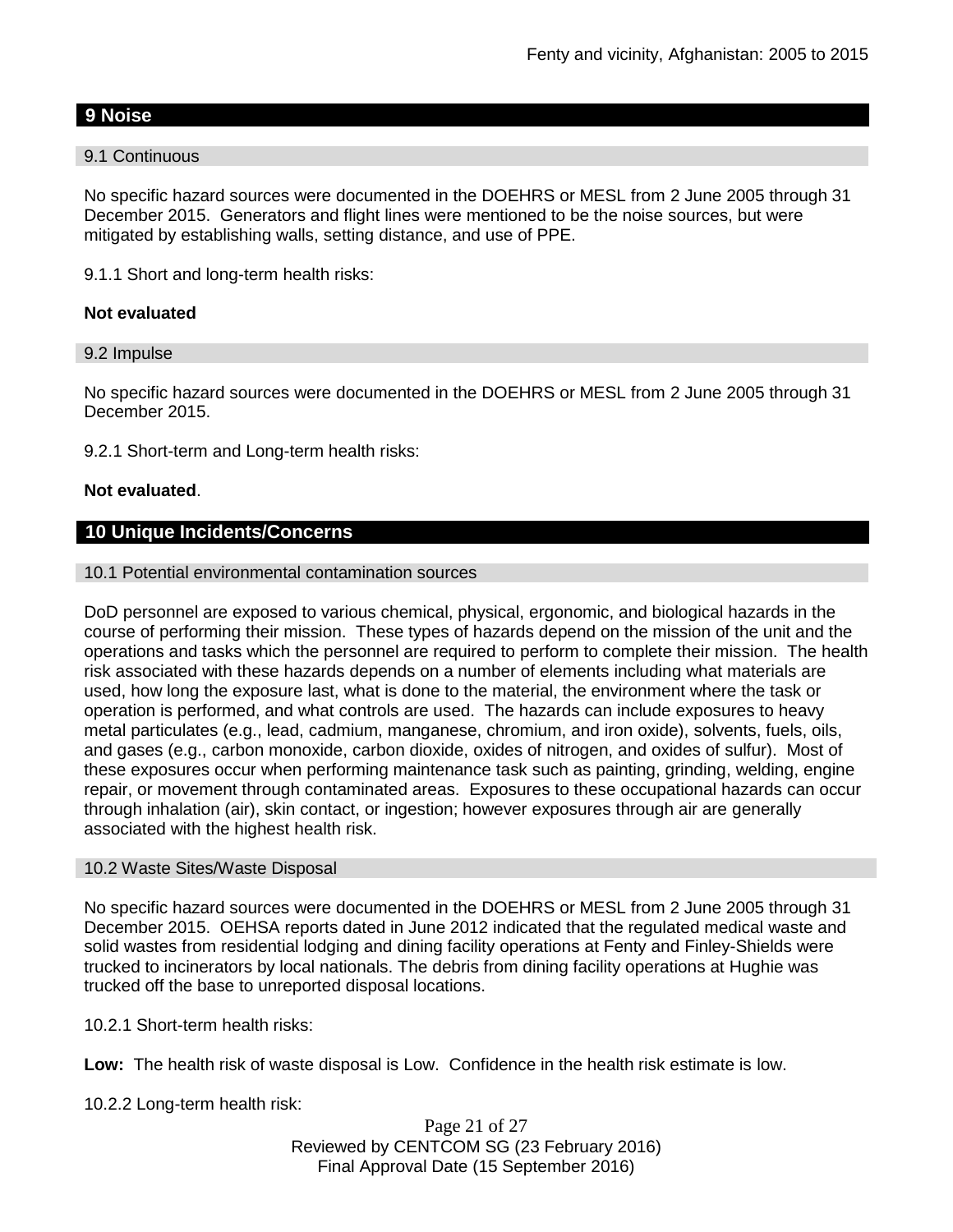**Low:** The health risk of waste disposal is Low. Confidence in the health risk estimate is low.

#### 10.3 Fuel/petroleum products/industrial chemical spills

No specific hazard sources were documented in the DOEHRS or MESL from 2 June 2005 through 31 December 2015. However, an occupational and environmental health site assessment (OEHSA) conducted at Fenty on 18 December 2012 (Reference 11) reported small fuel spills at connection areas where distribution hoses were located. The 6 June 2012 OEHSA from Shinwar (Reference 12) listed multiple fuel spills with little secondary containment.

#### 10.3.1 Short-term health risks:

**Low:** The health risk of fuel spills is Low. Confidence in the health risk estimate is low.

10.3.2 Long-term health risk:

**Low:** The health risk of fuel spills is Low. Confidence in the health risk estimate is low.

#### 10.4 Pesticides/Pest Control:

The health risk of exposure to pesticide residues is considered within the framework of typical residential exposure scenarios, based on the types of equipment, techniques, and pesticide products that have been employed, such as enclosed bait stations for rodenticides, various handheld equipment for spot treatments of insecticides and herbicides, and a number of ready-to-use (RTU) methods such as aerosol cans and baits. The control of rodents required the majority of pest management inputs, with the acutely toxic rodenticides staged as solid formulation lethal baits placed in tamper-resistant bait stations indoors and outdoors throughout cantonment areas. Nuisance insects, including biting and stinging insects such as bees, wasps, and ants, also required significant pest management inputs. Use of pesticides targeting against these pests generally involved selection of compounds with low mammalian toxicity and short-term residual using pinpoint rather than broadcast application techniques. No specific hazard sources were documented in DOEHRS or MESL data portal. A total of 35 monthly pesticide application reports in the MESL data portal for Fenty and vicinity (March 2006 to May 2013) list the usage of pesticides on the site. For each pesticide product applied during this period, the EPA approved label has been archived, providing a framework how each pesticide handled and applied (see below).

#### 10.4.1 Rodenticides

Brodifacoum and Bromadiolone were used to control rodents.

#### 10.4.2 Insecticides

Insecticides used to control ants, bees, crickets, fleas, flies, lice, mosquitoes, spiders, termites, and wasps include: d-trans Allethrin, Phenothrin, Methomyl, (Z)-9- Tricosene, Imidacloprid, Pyrethrins, Piperonyl Butoxide, Hydramethylnon, Nithiazine, Bacillus thuringiensis subspecies israelensis, lambda-Cyhalothrin, Naphthalene, Sulfur, Fipronil, Deltamethrin, ß-Cyfluthrin.

10.4.3 Short-term and Long-term health risks

**Low:** Long term health risk is Low. Confidence in the health risk assessment is medium (Reference 4, Table 3-6).

> Page 22 of 27 Reviewed by CENTCOM SG (23 February 2016) Final Approval Date (15 September 2016)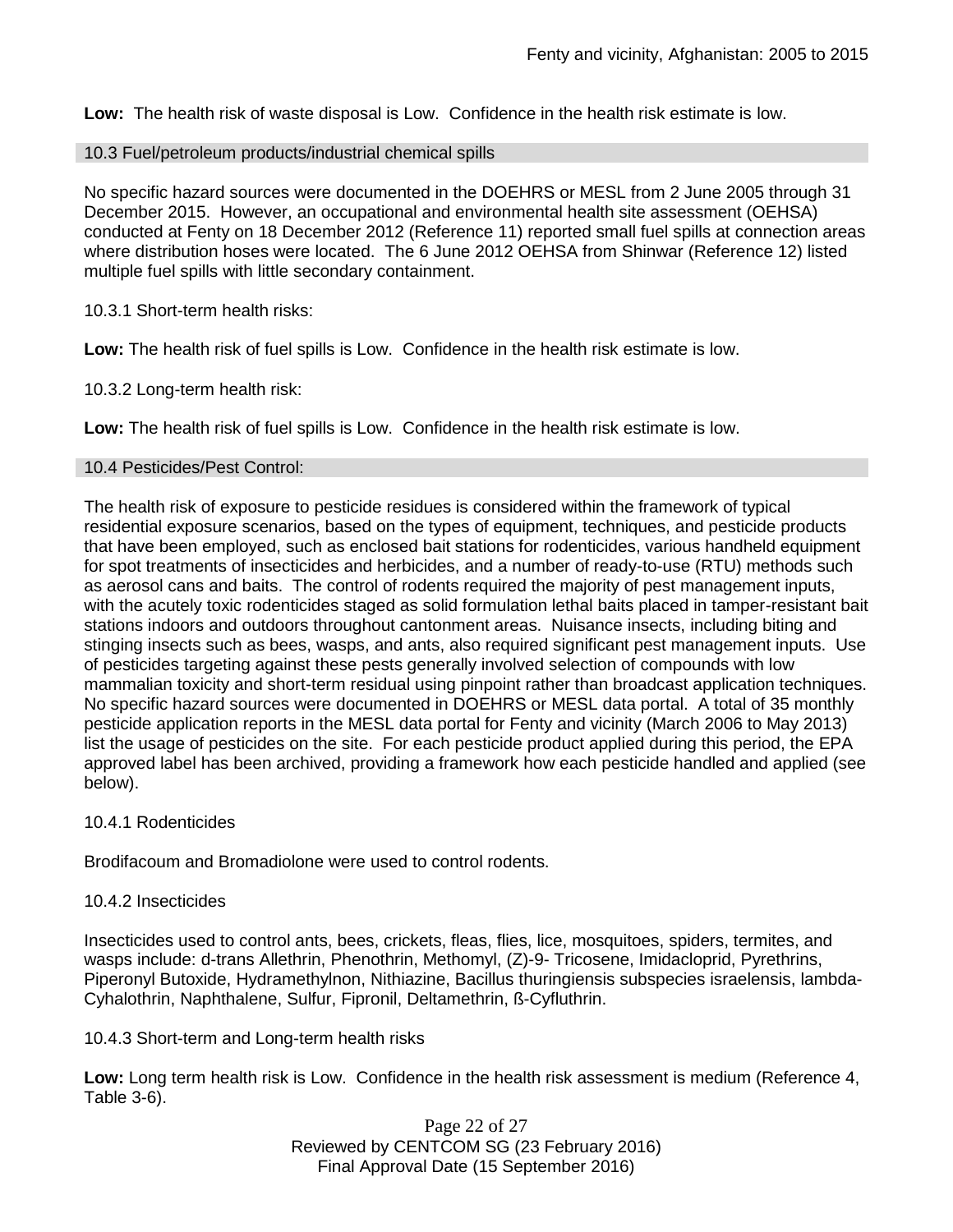#### 10.5 Asbestos

No specific hazard sources were documented in the DOEHRS or MESL from 2 June 2005 through 31 December 2015.

#### 10.6 Lead Based Paint

No specific hazard sources were documented in the DOEHRS or MESL from 2 June 2005 through 31 December 2015.

### 10.7 Burn Pit

There was an operating burn pit on JAF that was located within 100 meters of the troop housing area. Garbage collected at Finley-Shields was disposed of in a burn pit, which was located 500 meters away from troop housing. A burn pit located on Fenty was in use until 2011. In 2011, the burn pit was inactivated when medical and solid waste incinerators went fully operational. Burn pits were in use at Connelly. Hughie had burn barrels for the destruction of sensitive documents. Two residential solid waste incinerators were located on Torkham.

While not specific to Fenty and vicinity, the consolidated epidemiological and environmental sampling and studies on burn pits that have been conducted as of the date of this publication have been unable to determine whether an association does or does not exist between exposures to emissions from the burn pits and long-term health effects (Reference 13). The Institute of Medicine committee's (Reference 13) review of the literature and the data suggests that service in Iraq or Afghanistan (i.e., a broader consideration of air pollution than exposure only to burn pit emissions) may be associated with long-term health effects, particularly in susceptible (e.g., those who have asthma) or highly exposed subpopulations, such as those who worked at the burn pit. Such health effects would be due mainly to high ambient concentrations of PM from both natural and anthropogenic sources, including military sources. If that broader exposure to air pollution turns out to be relevant, potentially related health effects of concern are respiratory and cardiovascular effects and cancer. Susceptibility to the PM health effects could be exacerbated by other exposures, such as stress, smoking, local climatic conditions, and co-exposures to other chemicals that affect the same biologic or chemical processes. Individually, the chemicals measured at burn pit sites in the study were generally below concentrations of health concern for general populations in the United States. However, the possibility of exposure to mixtures of the chemicals raises the potential for health outcomes associated with cumulative exposure to combinations of the constituents of burn pit emissions and emissions from other sources.

10.7.1 Particulate matter, less than 10 micrometers ( $PM_{10}$ )

### 10.7.2 Exposure Guidelines:

Short Term (24-hour)  $PM_{10}$  ( $\mu$ g/m<sup>3</sup>):

- 
- Marginal MEG  $=$  420
- Critical MFG  $= 600$

): Long-term PM<sub>10</sub> MEG ( $\mu$ g/m<sup>3</sup>): Negligible  $MEG = 250$  Not defined and not available.

10.7.2.1 Sample data/Notes:

A total of one valid PM<sub>10</sub> burn pit air sample was collected in 2011 at Connelly. The 24-hour PM<sub>10</sub> concentration was 1095  $\mu$ g/m<sup>3</sup>.

> Page 23 of 27 Reviewed by CENTCOM SG (23 February 2016) Final Approval Date (15 September 2016)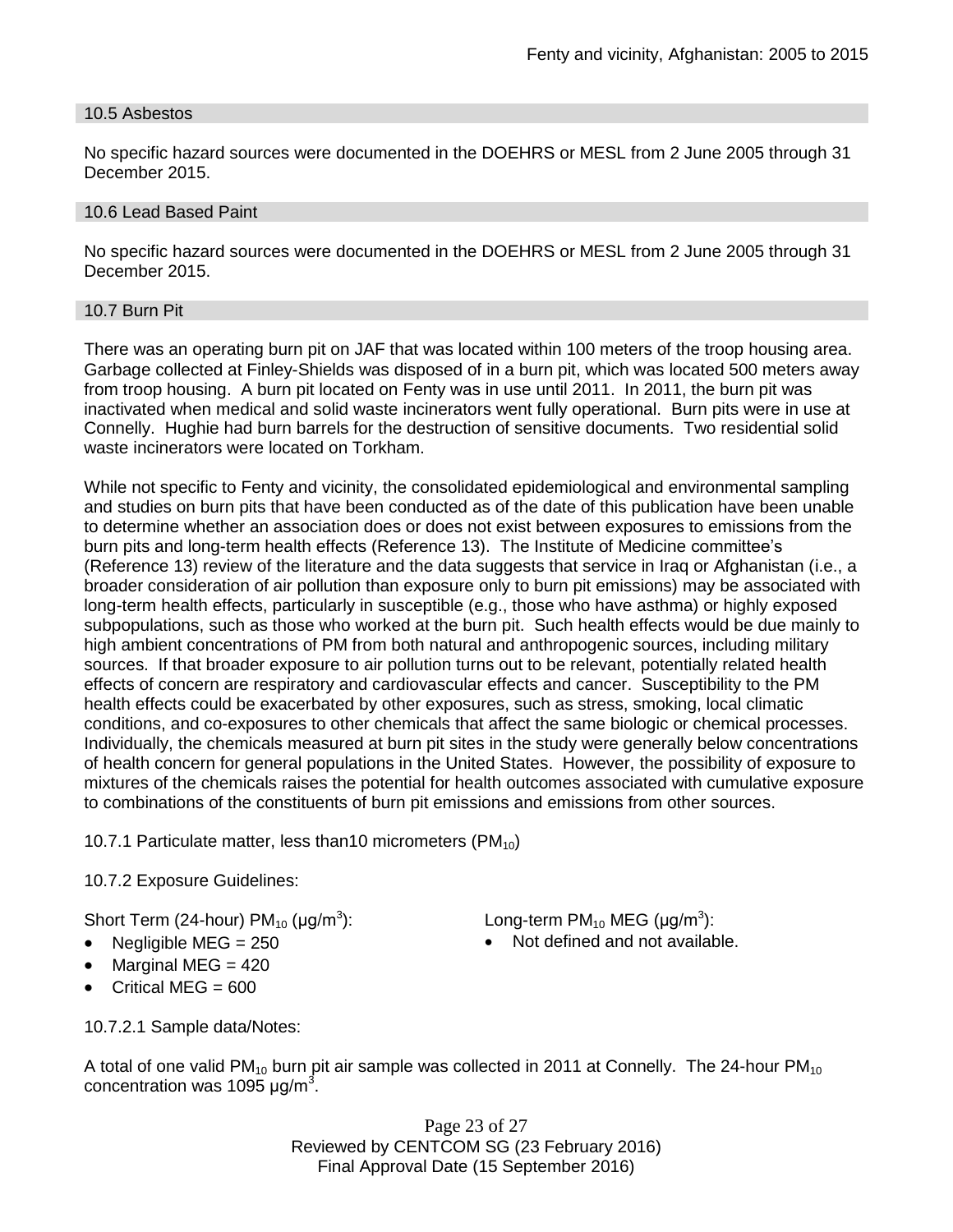10.7.2.2 Short-term health risks:

**Not enough data to evaluate.** One detected sample in a year is not enough to evaluate health risk. The sample was taken extremely close to the burn pit (50 m), and without more samples for context, could be high enough to be considered an outlier.

10.7.2.3 Long-term health risk:

**Not Evaluated-no available health guidelines**. The EPA has retracted its long-term NAAQS for PM<sub>10</sub> due to an inability to clearly link chronic health effects with chronic  $PM_{10}$  exposure levels.

> Page 24 of 27 Reviewed by CENTCOM SG (23 February 2016) Final Approval Date (15 September 2016)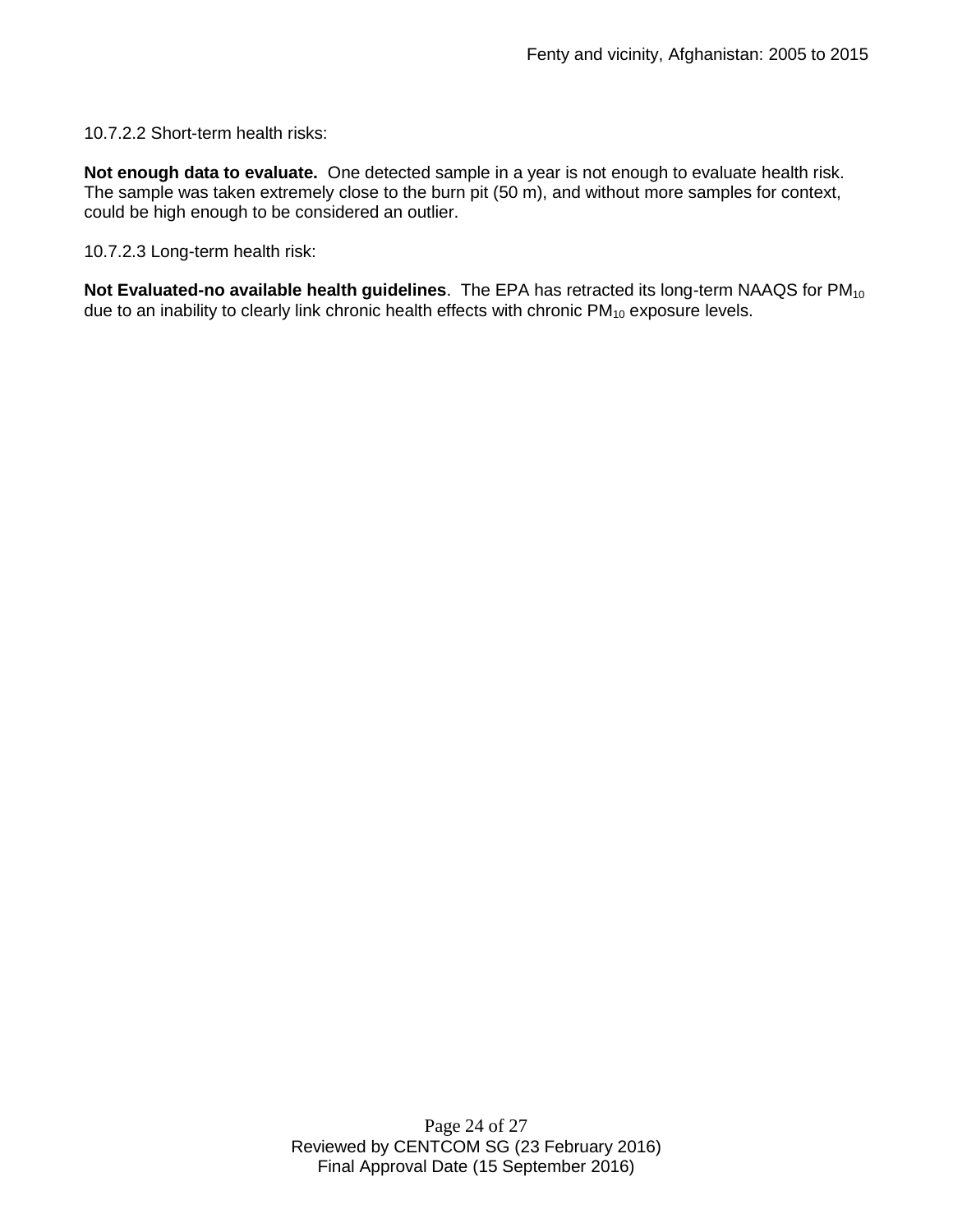### **11 References<sup>1</sup>**

 $\overline{a}$ 

- 1. Defense Occupational and Environmental Health Readiness System (referred to as the DOEHRS-EH database) at https://doehrs-ih.csd.disa.mil/Doehrs/. Department of Defense (DoD) Instruction 6490.03, *Deployment Health*, 2006.
- 2. DoDI 6055.05, Occupational and Environmental Health, 2008.
- 3. Joint Staff Memorandum (MCM) 0017-12, Procedures for Deployment Health Surveillance, 2012.
- 4. USAPHC TG230, June 2013 Revision.
- 5. DoD MESL Data Portal: https://mesl.apgea.army.mil/mesl/.Some of the data and reports used may be classified or otherwise have some restricted distribution.
- 6. Modification 12 to United States Central Command Individual Protection and Individual Unit Deployment Policy, 02 December 2013.
- 7. CDC. 2012. Morbidity and Mortality Weekly Report. Imported Human Rabies in a U.S. Army Soldier. May 4, 2012. 61(17); 302-305.
- 8. Armed Forces Pest Management Board: [http://www.afpmb.org/content/venomous-animals](http://www.afpmb.org/content/venomous-animals-country#Afghanistan)[country#Afghanistan.](http://www.afpmb.org/content/venomous-animals-country#Afghanistan) U.S. Army Garrison - Forest Glen, Silver Spring, MD.
- 9. Clinical Toxinology Resources: [http://www.toxinology.com/.](http://www.toxinology.com/) University of Adelaide, Australia.
- 10. Goldman RF. 2001. Introduction to heat-related problems in military operations. *In*: Textbook of military medicine: medical aspects of harsh environments Vol. 1, Pandolf KB, and Burr RE (Eds.), Office of the Surgeon General, Department of the Army, Washington DC.
- 11. Occupational & Environmental Health Site Assessment, FOB Fenty, Jalalabad, Afghanistan. 704th Brigade Support Battalion, Afghanistan, December 2012.
- 12. Occupational & Environmental Health Site Assessment, FOB Shinwar, Shinwar, Afghanistan, 61<sup>st</sup> Preventive Medical Detachment, Afghanistan, June 2012.
- 13. IOM (Institute of Medicine). 2011*.* Long-term health consequences of exposure to burn pits in Iraq and Afghanistan*.* Washington, DC: The National Academies Press.

Reviewed by CENTCOM SG (23 February 2016) Final Approval Date (15 September 2016)

 $^1$  NOTE. The data are currently assessed using the 2013 TG230. The general method involves an initial review of the data which eliminates all chemical substances not detected above 1-yr negligible MEGs. Those substances screened out are not considered acute or chronic health hazards so are not assessed further. For remaining substances, acute and chronic health effects are evaluated separately for air water (soil is only evaluated for long term risk). This is performed by deriving separate short-term and long term population exposure level and estimates (referred to as population exposure point concentrations (PEPC)) that are compared to MEGs derived for similar exposure durations. If less than or equal to negligible MEG the risk is Low. If levels are higher than negligible then there is a chemical-specific toxicity and exposure evaluation by appropriate SMEs, which includes comparison to any available marginal, critical or catastrophic MEGs. For drinking water 15 L/day MEGs are used for the screening while site specific 5-15 L/day are used for more detailed assessment. For nondrinking water (such as that used for personal hygiene or cooking) the 'consumption rate' is limited to 2 L/day (similar to the EPA) which is derived by multiplying the 5 L/day MEG by a factor of 2.5. This value is used to conservatively assess non drinking uses of water.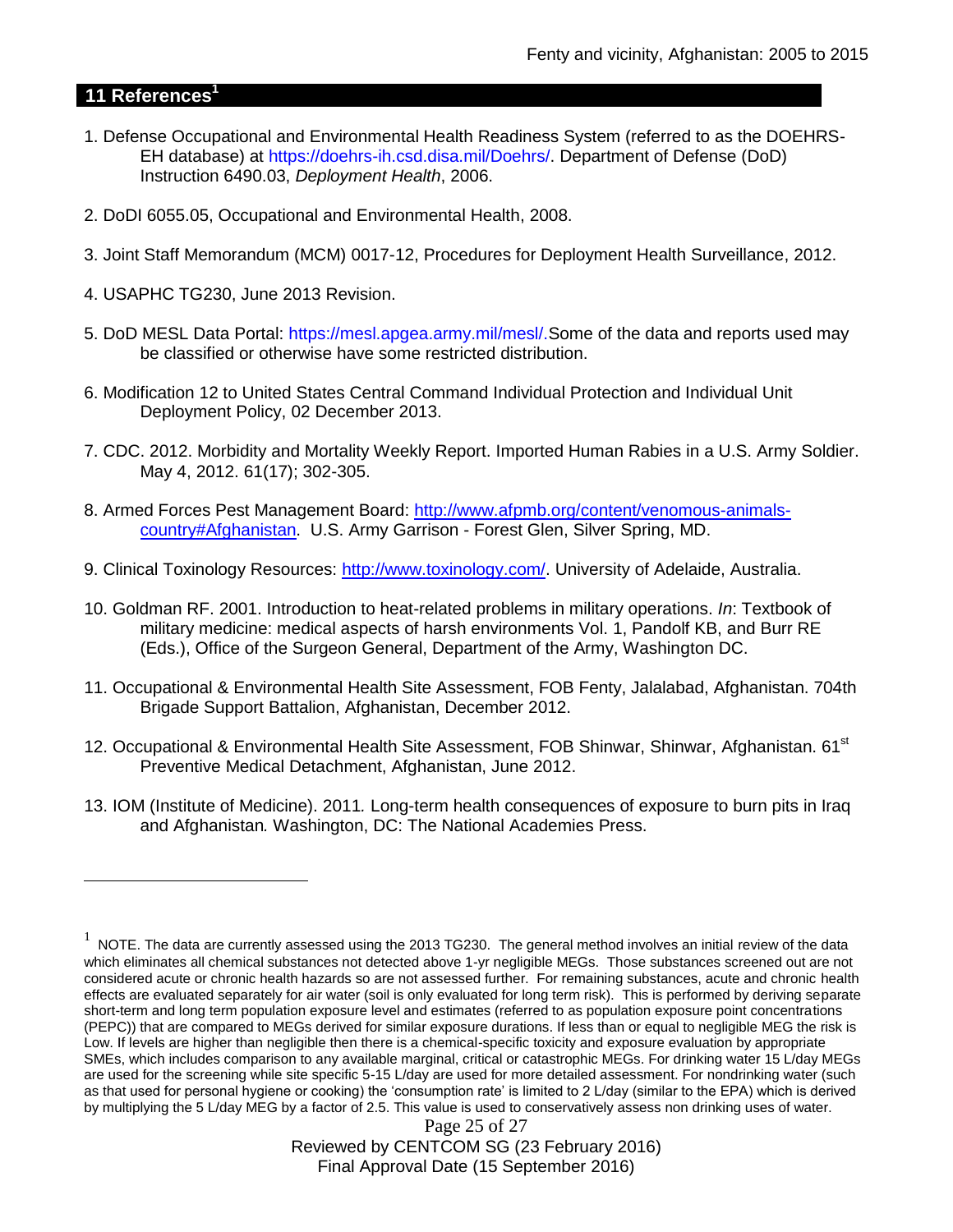Fenty and vicinity, Afghanistan: 2005 to 2015

Page 26 of 27 Reviewed by CENTCOM SG (23 February 2016) Final Approval Date (15 September 2016)